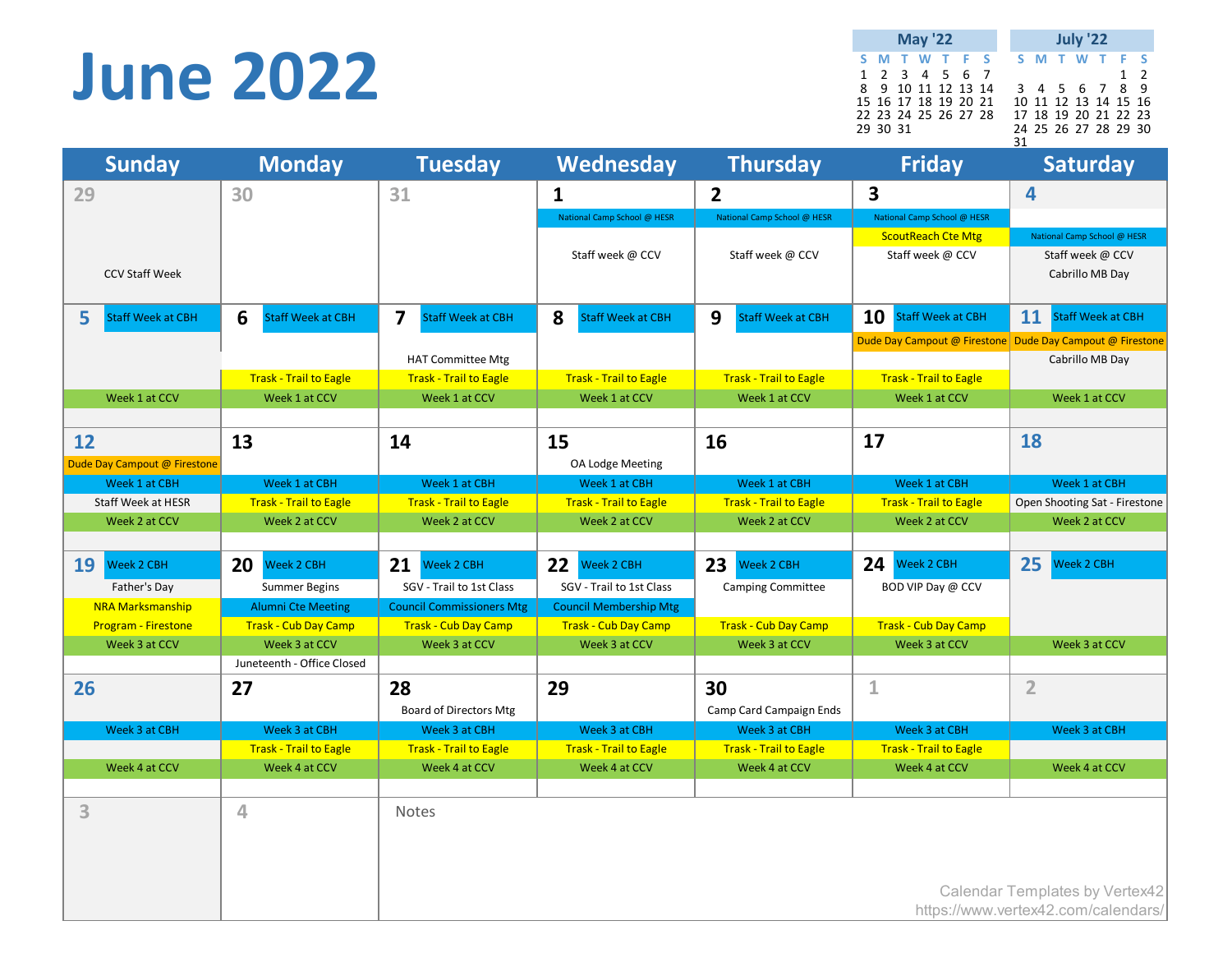# **July 2022**

|  | <b>June '22</b>      |                 |                      | <b>August '22</b> |  |             |                      |  |  |  |
|--|----------------------|-----------------|----------------------|-------------------|--|-------------|----------------------|--|--|--|
|  | S M T W T F S        |                 |                      |                   |  |             | S M T W T F S        |  |  |  |
|  |                      | $1 \t2 \t3 \t4$ |                      |                   |  |             | 1 2 3 4 5 6          |  |  |  |
|  | 5 6 7 8 9 10 11      |                 |                      | 7 8 9 10 11 12 13 |  |             |                      |  |  |  |
|  | 12 13 14 15 16 17 18 |                 |                      |                   |  |             | 14 15 16 17 18 19 20 |  |  |  |
|  | 26 27 28 29 30       |                 | 19 20 21 22 23 24 25 |                   |  | 28 29 30 31 | 21 22 23 24 25 26 27 |  |  |  |

| <b>Sunday</b>                             | <b>Monday</b>                                                                 | <b>Tuesday</b>                                      | Wednesday                             | <b>Thursday</b>                                                             | <b>Friday</b>                    | <b>Saturday</b>                           |
|-------------------------------------------|-------------------------------------------------------------------------------|-----------------------------------------------------|---------------------------------------|-----------------------------------------------------------------------------|----------------------------------|-------------------------------------------|
| 26                                        | 27                                                                            | 28                                                  | 29                                    | 30                                                                          | 1<br><b>Recharter Begins</b>     | $\overline{2}$                            |
|                                           |                                                                               |                                                     |                                       |                                                                             | <b>Trask - Trail to Eagle</b>    |                                           |
|                                           |                                                                               |                                                     |                                       |                                                                             | Week 3 at CBH                    | Week 3 at CBH                             |
|                                           |                                                                               |                                                     |                                       |                                                                             | ScoutReach Cte Mtg               | Redondo Pinwood/Co2 Workshop              |
|                                           |                                                                               |                                                     |                                       |                                                                             | <b>Camp Card Payment Due</b>     |                                           |
|                                           |                                                                               |                                                     |                                       |                                                                             | Popcorn Kickoff                  |                                           |
| 3<br><b>Neek 4 at CBH</b>                 | 4<br>Week 4 at CBH                                                            | 5<br>Week 4 at CBH                                  | 6<br><b>Neek 4 at CBH</b>             | $\overline{\mathbf{z}}$<br>Week 4 at CBH                                    | 8<br><b>Week 4 at CBH</b>        | 9<br>Week 4 at CBH                        |
|                                           | Service Center Closed                                                         |                                                     |                                       |                                                                             |                                  |                                           |
|                                           | for Independence Day                                                          | <b>HAT Committee Mtg</b>                            |                                       | <b>Cub Resident Camp</b>                                                    | <b>BOD VIP Day@HESR</b>          | <b>Cub Resident Camp</b>                  |
|                                           |                                                                               |                                                     |                                       | at Cabrillo                                                                 | <b>Cub Res. Camp at Cabrillo</b> | at Cabrillo                               |
| Week 5 at CCV                             | Week 5 at CCV                                                                 | Week 5 at CCV                                       | Week 5 at CCV                         | Week 5 at CCV                                                               | Week 5 at CCV                    | Week 5 at CCV                             |
| 10<br><b>Week 5 at CBH</b>                | 11<br>Week 5 at CBH                                                           | 12<br><b>Neek 5 at CBH</b>                          | 13<br><b>Neek 5 at CBH</b>            | 14<br>Week 5 at CBH                                                         | 15<br><b>Week 5 at CBH</b>       | 16<br>Week 5 at CBH                       |
|                                           |                                                                               |                                                     |                                       |                                                                             |                                  | SGV-Scout Beach Night @ Cabrillo          |
| <b>Cub Resident Camp</b>                  |                                                                               |                                                     |                                       |                                                                             |                                  | Open Shooting Sat - Firestone             |
| at Cabrillo                               | Cabrillo Cub Day Camp                                                         | Cabrillo Cub Day Camp                               | Cabrillo Cub Day Camp                 | Cabrillo Cub Day Camp                                                       | <b>Cabrillo Cub Day Camp</b>     | <b>Cabrillo Concert&amp;Music Campout</b> |
| Week 6 at CCV                             | Week 6 at CCV                                                                 | Week 6 at CCV                                       | Week 6 at CCV                         | Week 6 at CCV                                                               | Week 6 at CCV                    | Week 6 at CCV                             |
|                                           |                                                                               |                                                     |                                       |                                                                             |                                  |                                           |
| 17                                        | 18                                                                            | 19                                                  | 20                                    | 21                                                                          | 22                               | 23                                        |
| Week 6 at CBH                             | Week 6 at CBH                                                                 | <b>Week 6 at CBH</b>                                | <b>Week 6 at CBH</b>                  | Week 6 at CBH                                                               | Week 6 at CBH                    | <b>Native American wknd</b>               |
| NRA Marksmanship                          |                                                                               |                                                     | Trask - Trail to Eagle & Cub Day Camp | Trask - Trail to Eagle & Cub Day Camp Trask - Trail to Eagle & Cub Day Camp |                                  | at Firestone (22-24)                      |
|                                           | Trask - Trail to Eagle & Cub Day Camp   Trask - Trail to Eagle & Cub Day Camp |                                                     |                                       |                                                                             |                                  |                                           |
| Program - Firestone                       | <b>Alumni Cte Meeting</b>                                                     | <b>Cabrillo Scout Day Camp</b>                      | <b>Cabrillo Scout Day Camp</b>        | <b>Cabrillo Scout Day Camp</b>                                              | <b>Cabrillo Cub Day Camp</b>     | Week 6 at CBH                             |
| Week 7 at CCV                             | Week 7 at CCV                                                                 | Week 7 at CCV                                       | Week 7 at CCV                         | Week 7 at CCV                                                               | Week 7 at CCV                    | Week 7 at CCV                             |
| <b>Cabrillo Concert&amp;Music Campout</b> |                                                                               |                                                     |                                       |                                                                             |                                  |                                           |
| 24<br>Week 7 at CBH                       | 25<br><b>Week 7 at CBH</b>                                                    | 26<br>Week 7 at CBH                                 | 27<br>Week 7 at CBH                   | 28<br>Week 7 at CBH                                                         | 29<br><b>Week 7 at CBH</b>       | 30<br>Week 7 at CBH                       |
| <b>Native American</b>                    |                                                                               | Membership Kickoff                                  | Council Membership Mtg                |                                                                             | Popcorn                          | Council Unit membership                   |
| Wknd @ Firestone                          |                                                                               | <b>Council Commissioners Mtg</b>                    |                                       | <b>Investment Cte Meeting</b>                                               | Show & Sell Orders Due           | recruitment training                      |
|                                           | <b>Trask - Trail to Eagle</b>                                                 | <b>Trask - Trail to Eagle</b>                       | <b>Trask - Trail to Eagle</b>         | <b>Trask - Trail to Eagle</b>                                               | <b>Trask - Trail to Eagle</b>    |                                           |
| Week 8 at CCV                             | Week 8 at CCV                                                                 | Week 8 at CCV                                       | Week 8 at CCV                         | Week 8 at CCV                                                               | Week 8 at CCV                    | Week 8 at CCV                             |
| 31<br><b>Neek 8 at CBH</b>                | $\mathbf{1}$<br>Week 8 at CBH                                                 | <b>Notes</b>                                        |                                       |                                                                             |                                  |                                           |
|                                           |                                                                               | 1 - Recharter Begins - Hold Recharter Training @ RT |                                       |                                                                             |                                  |                                           |
|                                           |                                                                               | 20 - OA Lodge Meeting                               |                                       |                                                                             |                                  |                                           |
|                                           |                                                                               | 21 - Camping Committee                              |                                       |                                                                             |                                  |                                           |
|                                           |                                                                               | 22-24 - Native American Weekend at Firestone        |                                       |                                                                             |                                  | Calendar Templates by Vertex42            |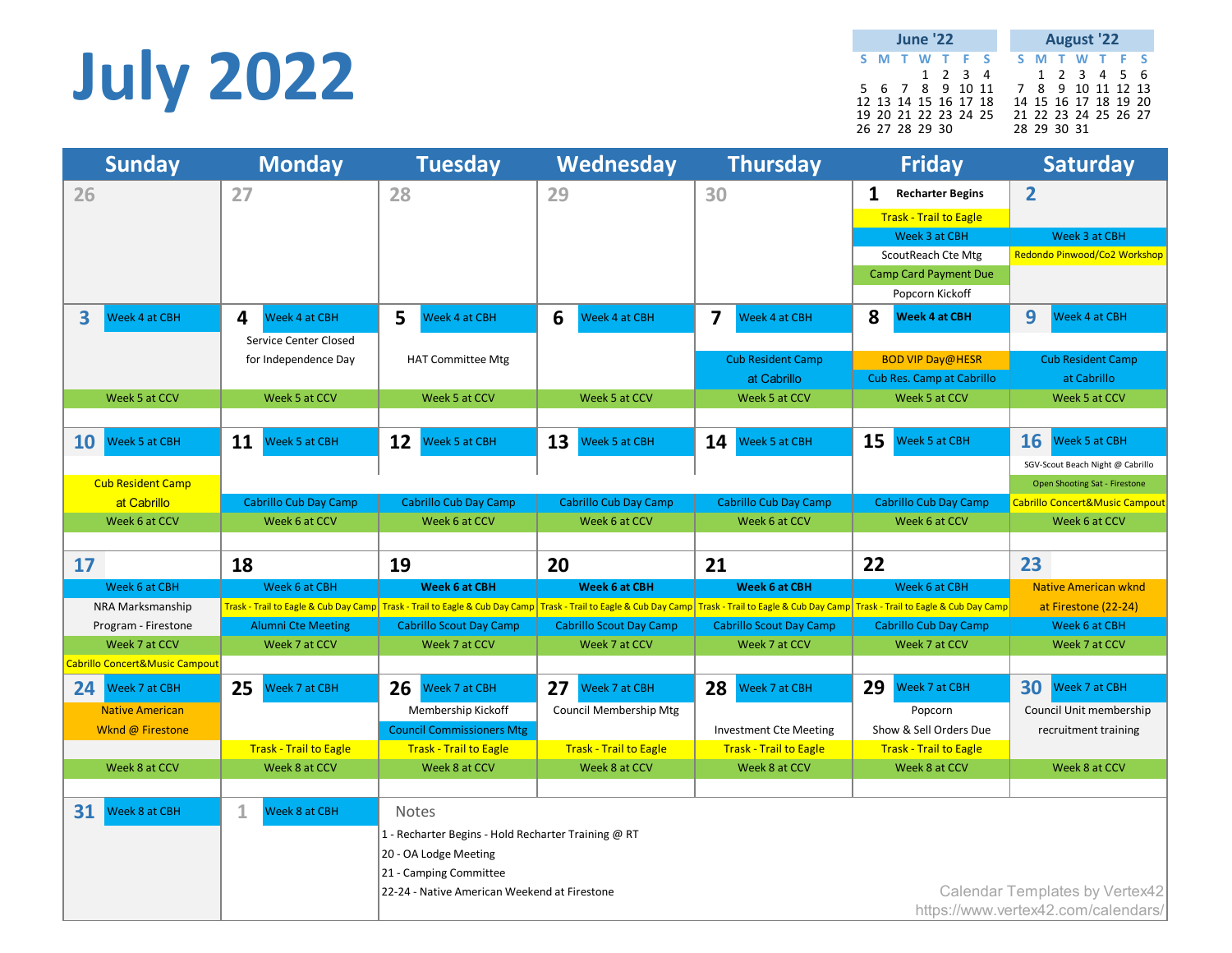### **August 2022**

|    | <b>July '22</b> |                      |  |  |  |          | September '22 |  |  |                   |  |                      |  |
|----|-----------------|----------------------|--|--|--|----------|---------------|--|--|-------------------|--|----------------------|--|
|    |                 | S M T W T F S        |  |  |  |          |               |  |  |                   |  | S M T W T F S        |  |
|    |                 |                      |  |  |  | $1\quad$ |               |  |  |                   |  | $1 \quad 2 \quad 3$  |  |
|    |                 | 3 4 5 6 7 8 9        |  |  |  |          |               |  |  |                   |  | 4 5 6 7 8 9 10       |  |
|    |                 | 10 11 12 13 14 15 16 |  |  |  |          |               |  |  |                   |  | 11 12 13 14 15 16 17 |  |
|    |                 | 17 18 19 20 21 22 23 |  |  |  |          |               |  |  |                   |  | 18 19 20 21 22 23 24 |  |
|    |                 | 24 25 26 27 28 29 30 |  |  |  |          |               |  |  | 25 26 27 28 29 30 |  |                      |  |
| 31 |                 |                      |  |  |  |          |               |  |  |                   |  |                      |  |

| <b>Sunday</b>                         | <b>Monday</b>                 | <b>Tuesday</b>                   | Wednesday                                | <b>Thursday</b>                     | <b>Friday</b>                       | <b>Saturday</b>                                           |
|---------------------------------------|-------------------------------|----------------------------------|------------------------------------------|-------------------------------------|-------------------------------------|-----------------------------------------------------------|
| 31                                    | Week 8 at CBH<br>$\mathbf{1}$ | $\overline{2}$<br>Week 8 at CBH  | $\overline{\mathbf{3}}$<br>Week 8 at CBH | Week 8 at CBH<br>4                  | 5<br>Week 8 at CBH                  | Week 8 at CBH<br>6                                        |
|                                       |                               |                                  |                                          |                                     | ScoutReach Cte Mtg                  |                                                           |
|                                       |                               | Cabrillo Scouts BSA Day Camp     | Cabrillo Scouts BSA Day Camp             | <b>Cabrillo Scouts BSA Day Camp</b> | <b>Cabrillo Scouts BSA Day Camp</b> |                                                           |
| <b>Cub Resident Camp</b>              | <b>Cub Resident Camp</b>      | <b>Cub Resident Camp</b>         | <b>Cub Resident Camp</b>                 | <b>Cub Resident Camp</b>            | <b>Cub Resident Camp</b>            | <b>Cub Resident Camp</b>                                  |
| #1 at CCV                             | #1 at CCV                     | #1 at CCV                        | #2 at CCV                                | #2 at CCV                           | #2 at CCV                           | #2 at CCV                                                 |
| $\overline{\mathbf{z}}$               | 8                             | 9                                | 10                                       | 11                                  | 12                                  | 13                                                        |
|                                       |                               |                                  |                                          | <b>Cub Scout Resident Camp</b>      | <b>Cub Scout Resident Camp</b>      | <b>Cub Scout Resident Camp</b>                            |
|                                       |                               | <b>HAT Committee Mtg</b>         |                                          | at Cabrillo                         | at Cabrillo                         | at Cabrillo                                               |
| <b>Cub Resident Camp</b>              |                               |                                  |                                          |                                     |                                     |                                                           |
| #2 at CCV                             |                               |                                  |                                          |                                     |                                     |                                                           |
| 14                                    | 15                            | 16                               | 17                                       | 18                                  | 19                                  | 20                                                        |
| <b>ECR Family Picnic-Location TBA</b> |                               |                                  | <b>OA Lodge Meeting</b>                  |                                     |                                     | OA Lodge Banquet                                          |
|                                       | Alumni Cte Meeting            |                                  | Popcorn                                  | Popcorn                             | Popcorn                             | <b>Trask - Trail to First Class</b>                       |
|                                       |                               |                                  | Show & Sell Breakdown                    | Show & Sell Distribution            | Show & Sell Distribution            | Open Shooting Sat - Firestone<br><b>SGV IOLS Training</b> |
|                                       |                               |                                  |                                          |                                     |                                     |                                                           |
| 21                                    | 22                            | 23                               | 24                                       | 25                                  | 26                                  | 27                                                        |
| <b>SGV IOLS Training</b>              |                               | <b>Executive Committee Mtg</b>   | Council Membership Mtg                   | <b>Camping Committee Mtg</b>        |                                     | Dodger Egg Drop                                           |
|                                       |                               | <b>Council Commissioners Mtg</b> |                                          |                                     |                                     | <b>Quarterly Strategic</b>                                |
|                                       |                               |                                  |                                          |                                     |                                     | <b>Planning Meeting</b>                                   |
|                                       |                               |                                  |                                          |                                     |                                     |                                                           |
| 28                                    | 29                            | 30                               | 31                                       | 1                                   | $\overline{2}$                      | 3                                                         |
| <b>ECR Pinewood Derby</b>             |                               |                                  |                                          |                                     |                                     |                                                           |
|                                       |                               |                                  |                                          |                                     |                                     |                                                           |
|                                       |                               |                                  |                                          |                                     |                                     |                                                           |
|                                       |                               |                                  |                                          |                                     |                                     |                                                           |
| 4                                     | 5                             | Notes                            |                                          |                                     |                                     |                                                           |
|                                       |                               | Popcorn kickoff?                 |                                          |                                     |                                     |                                                           |
|                                       |                               |                                  |                                          |                                     |                                     |                                                           |
|                                       |                               |                                  |                                          |                                     |                                     | Calendar Templates by Vertex42                            |
|                                       |                               |                                  |                                          |                                     |                                     | https://www.vertex42.com/calendars/                       |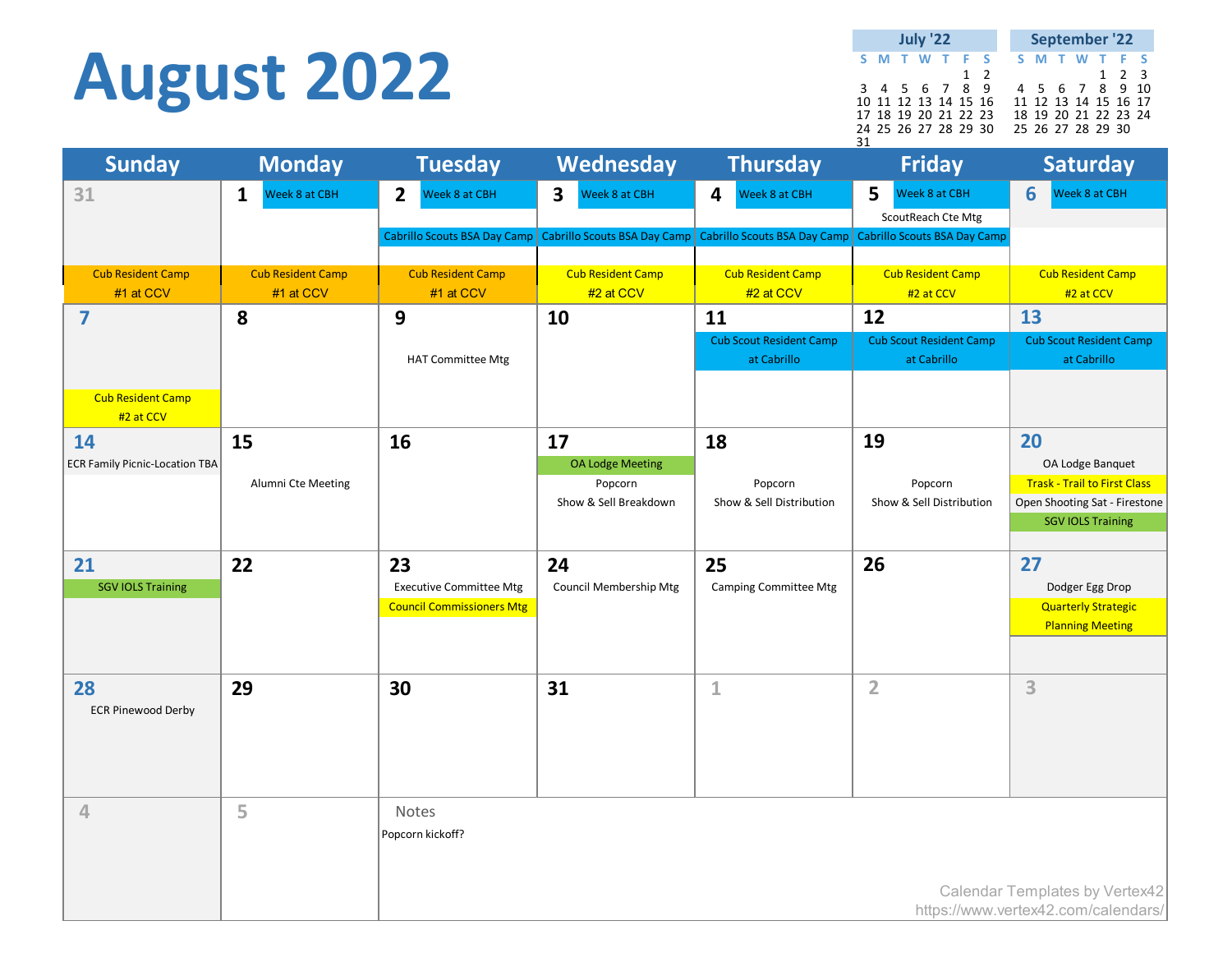### **September 2022**

**S M T W T F S S M T W T F S** 1 2 3 4 5 6<br>8 9 10 11 12 13 2 3 4 5 6 7 8 7 8 9 10 11 12 13 2 3 4 5 6 7 8 14 15 16 17 18 19 20 9 10 11 12 13 14 15 21 22 23 24 25 26 27 16 17 18 19 20 21 22 28 29 30 31 23 24 25 26 27 28 29 30 31 **August '22 October '22**

| <b>Sunday</b>                           | <b>Monday</b>                | <b>Tuesday</b>                     | Wednesday                     | <b>Thursday</b>                                            | <b>Friday</b>                         | <b>Saturday</b>                       |
|-----------------------------------------|------------------------------|------------------------------------|-------------------------------|------------------------------------------------------------|---------------------------------------|---------------------------------------|
| 28                                      | 29                           | 30                                 | 31                            | $\mathbf{1}$                                               | $\overline{2}$                        | $\overline{\mathbf{3}}$               |
|                                         |                              |                                    |                               |                                                            | ScoutReach Cte Mtg                    | <b>Trask - OA Caravan</b>             |
|                                         |                              |                                    |                               |                                                            | <b>Popcorn Replenish</b>              |                                       |
|                                         |                              |                                    |                               |                                                            | <b>Orders Due</b>                     |                                       |
|                                         |                              |                                    |                               |                                                            |                                       |                                       |
|                                         |                              |                                    |                               |                                                            | <b>OA</b> Conclave                    | <b>OA Conclave</b>                    |
| 4                                       | 5                            | 6                                  | $\overline{7}$                | 8                                                          | 9                                     | <b>10</b>                             |
|                                         | Labor Day                    |                                    |                               |                                                            |                                       | Cabrillo MB Weekend                   |
|                                         | <b>Service Center Closed</b> | <b>HAT Committee Mtg</b>           |                               |                                                            | <b>GLAAC Budget Workshop</b>          | <b>Firestone Cowboy Wknd</b>          |
|                                         |                              |                                    |                               |                                                            |                                       |                                       |
| <b>OA Conclave</b>                      |                              |                                    |                               |                                                            | CCV Alumni Weekend                    | CCV Alumni Weekend                    |
| 11                                      | 12                           | 13                                 | 14                            | 15                                                         | 16                                    | 17                                    |
| <b>Firestone Cowboy Wknd</b>            |                              |                                    | OA Lodge Meeting              | Yom Kippur                                                 |                                       | Metro Wine&Cheese Event               |
|                                         |                              |                                    |                               |                                                            | Old West Fest - Firestone             | Old West Fest - Firestone             |
|                                         |                              |                                    | Popcorn Replenish Order       | <b>Popcorn Order Distribution</b>                          | <b>Popcorn Order Distribution</b>     | <b>Open Shooting Sat - Firestone</b>  |
| CCV Alumni Weekend                      |                              |                                    | Breakdown                     |                                                            | <b>Webelos Golden</b><br>Nugget @ CCV | <b>Webelos Golden</b><br>Nugget @ CCV |
|                                         |                              | 20                                 |                               |                                                            | 23                                    | 24                                    |
| <b>18</b>                               | 19                           |                                    | 21                            | 22                                                         |                                       |                                       |
| NRA Marksmanship<br>Program - Firestone | Alumni Cte Meeting           |                                    | OA Lodge Meeting              | <b>Camping Committee Mtg</b><br><b>ECR</b> - Special Event | Pacifica Webelos Woods                | Pacifica Webelos Woods                |
| Old West Fest - Firestone               |                              |                                    |                               |                                                            |                                       |                                       |
| <b>Webelos Golden</b>                   |                              |                                    |                               |                                                            | <b>Webelos Golden</b>                 | <b>Webelos Golden</b>                 |
| Nugget @ CCV                            |                              |                                    |                               |                                                            | Nugget @ CCV                          | Nugget @ CCV                          |
| 25                                      | 26                           | 27                                 | 28                            | 29                                                         | 30                                    | $\mathbf 1$                           |
| Pacifica Webelos Woods                  |                              | <b>Board of Directors Mtg</b>      | <b>Council Membership Mtg</b> |                                                            | Unit Charter                          |                                       |
|                                         |                              | <b>Council Commissioners Mtg</b>   |                               |                                                            | Renewals Due                          |                                       |
|                                         |                              |                                    |                               |                                                            |                                       |                                       |
| <b>Webelos Golden</b><br>Nugget @ CCV   |                              |                                    |                               |                                                            |                                       |                                       |
| $\overline{2}$                          | 3                            | Notes                              |                               |                                                            |                                       |                                       |
|                                         |                              | Hispanic Heratige Month 9/15-10/15 |                               |                                                            |                                       |                                       |
|                                         |                              |                                    |                               |                                                            |                                       |                                       |
|                                         |                              |                                    |                               |                                                            |                                       |                                       |
|                                         |                              |                                    |                               |                                                            |                                       | Calendar Templates by Vertex42        |
|                                         |                              |                                    |                               |                                                            |                                       | https://www.vertex42.com/calendars/   |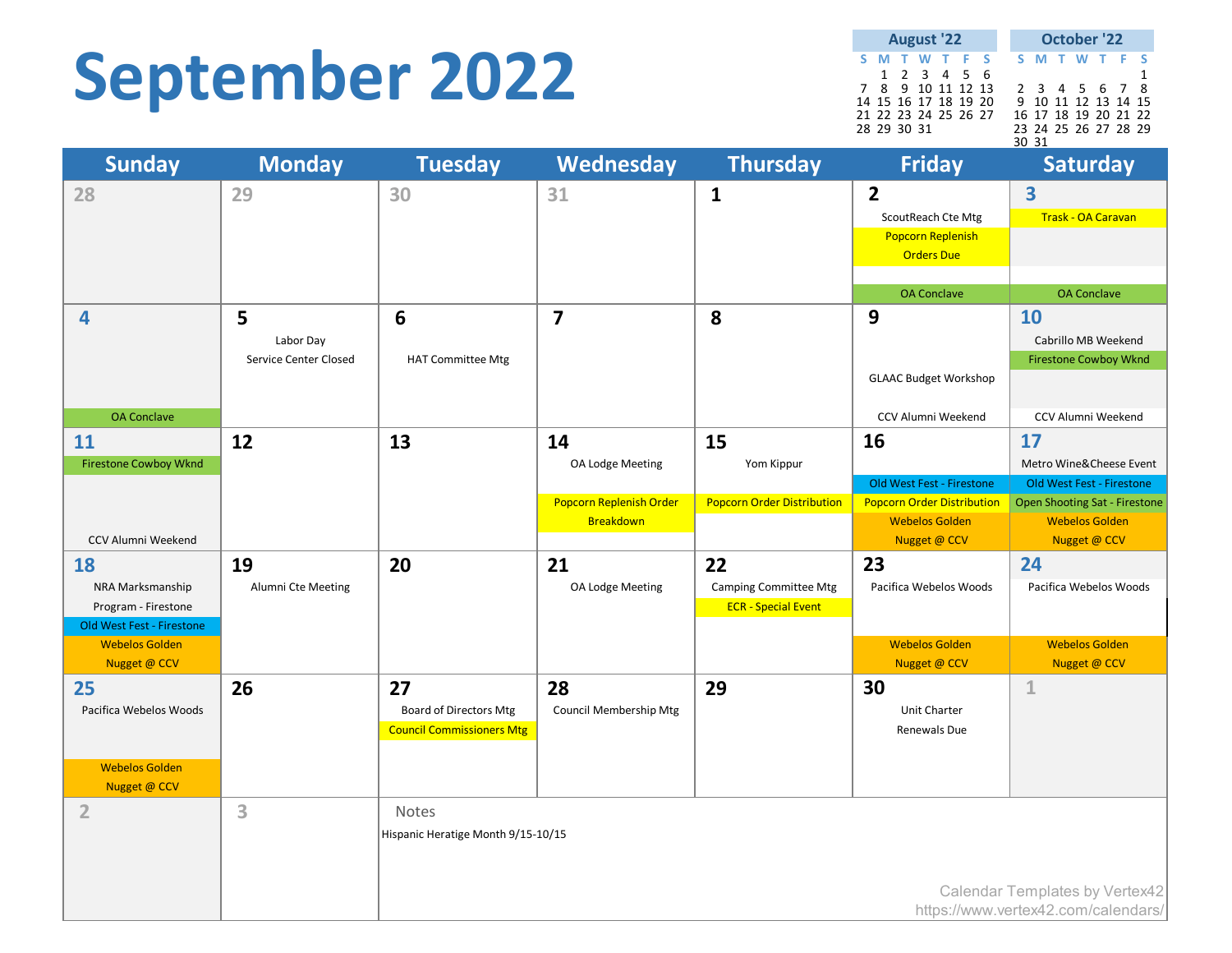#### **October 2022**

| <b>September '22</b> |  |  |  |             |  |                  |             | November '22         |  |  |
|----------------------|--|--|--|-------------|--|------------------|-------------|----------------------|--|--|
| S M T W T F S        |  |  |  |             |  |                  |             | S M T W T F S        |  |  |
|                      |  |  |  | $1 \t2 \t3$ |  |                  |             | 1 2 3 4 5            |  |  |
| 4 5 6 7 8 9 10       |  |  |  |             |  | 6 7 8 9 10 11 12 |             |                      |  |  |
| 11 12 13 14 15 16 17 |  |  |  |             |  |                  |             | 13 14 15 16 17 18 19 |  |  |
| 18 19 20 21 22 23 24 |  |  |  |             |  |                  |             | 20 21 22 23 24 25 26 |  |  |
| 25 26 27 28 29 30    |  |  |  |             |  |                  | 27 28 29 30 |                      |  |  |

| <b>Sunday</b>                                                                                                        | <b>Monday</b>                                                       | <b>Tuesday</b>                                                           | Wednesday                                     | <b>Thursday</b>                                                    | <b>Friday</b>                                                                          | <b>Saturday</b>                                                                                                                          |
|----------------------------------------------------------------------------------------------------------------------|---------------------------------------------------------------------|--------------------------------------------------------------------------|-----------------------------------------------|--------------------------------------------------------------------|----------------------------------------------------------------------------------------|------------------------------------------------------------------------------------------------------------------------------------------|
| 25                                                                                                                   | 26                                                                  | 27                                                                       | 28                                            | 29                                                                 | 30<br><b>GLAAC Program</b><br><b>Budgets Due</b>                                       | $\mathbf{1}$<br>Exploring<br><b>Battle of the Badges</b>                                                                                 |
| $\overline{2}$                                                                                                       | $\overline{\mathbf{3}}$<br>Popcorn Replenish Order #3<br>Orders Due | $\overline{\mathbf{4}}$<br><b>HAT Committee Mtg</b>                      | 5                                             | 6<br>SGV - Special Event                                           | $\overline{\mathbf{z}}$<br>ScoutReach Cte Mtg<br><b>Trask Fall Harvest</b><br>Festival | 8<br><b>ECR Scout Expo</b><br><b>Cabrillo MB Class</b><br><b>Trask Fall Harvest</b><br>Festival                                          |
| $\boldsymbol{9}$<br><b>Trask Fall Harvest</b><br><b>Festival</b>                                                     | 10                                                                  | 11                                                                       | 12<br>Popcorn Replenish Order #3<br>Breakdown | 13<br>Popcorn Replenish Order #3<br>Distribution                   | 14<br><b>Metro Fall Camporee</b><br>Popcorn Replenish Order #3                         | 15<br>Trask Dynamic Skills MB Day<br>Metro Fall Camporee<br>JOTA - Cabrillo<br><b>Cabrillo MB Class</b><br><b>Popcorn Returns</b>        |
| <b>16</b><br><b>Metro Fall Camporee</b><br><b>Sunburst Academy at CCV</b><br>NRA Marksmanship<br>Program - Firestone | 17<br>Alumni Cte Meeting                                            | 18                                                                       | 19<br>OA Lodge Meeting                        | 20<br><b>Camping Committee Mtg</b><br><b>Outside Group at HESR</b> | Distribution<br>21<br><b>Outside Group at HESR</b><br><b>Boo Fest - Firestone</b>      | Open Shooting Sat-Firestone<br>22<br><b>Trask - Dynamic Skills MB Day</b><br><b>Outside Group at HESR</b><br><b>Boo Fest - Firestone</b> |
| 23<br><b>Outside Group at HESR</b>                                                                                   | 24                                                                  | 25<br><b>Executive Committee Mtg</b><br><b>Council Commissioners Mtg</b> | 26<br>Council Membership Mtg                  | 27<br><b>Investment Cte Meeting</b>                                | 28                                                                                     | 29                                                                                                                                       |
| <b>Boo Fest - Firestone</b><br>30<br><b>Boo Fest - Firestone</b>                                                     | 31<br>Halloween                                                     | Notes                                                                    |                                               |                                                                    | <b>Boo Fest - Firestone</b>                                                            | <b>Boo Fest - Firestone</b><br>Calendar Templates by Vertex42                                                                            |
|                                                                                                                      |                                                                     |                                                                          |                                               |                                                                    |                                                                                        | https://www.vertex42.com/calendars/                                                                                                      |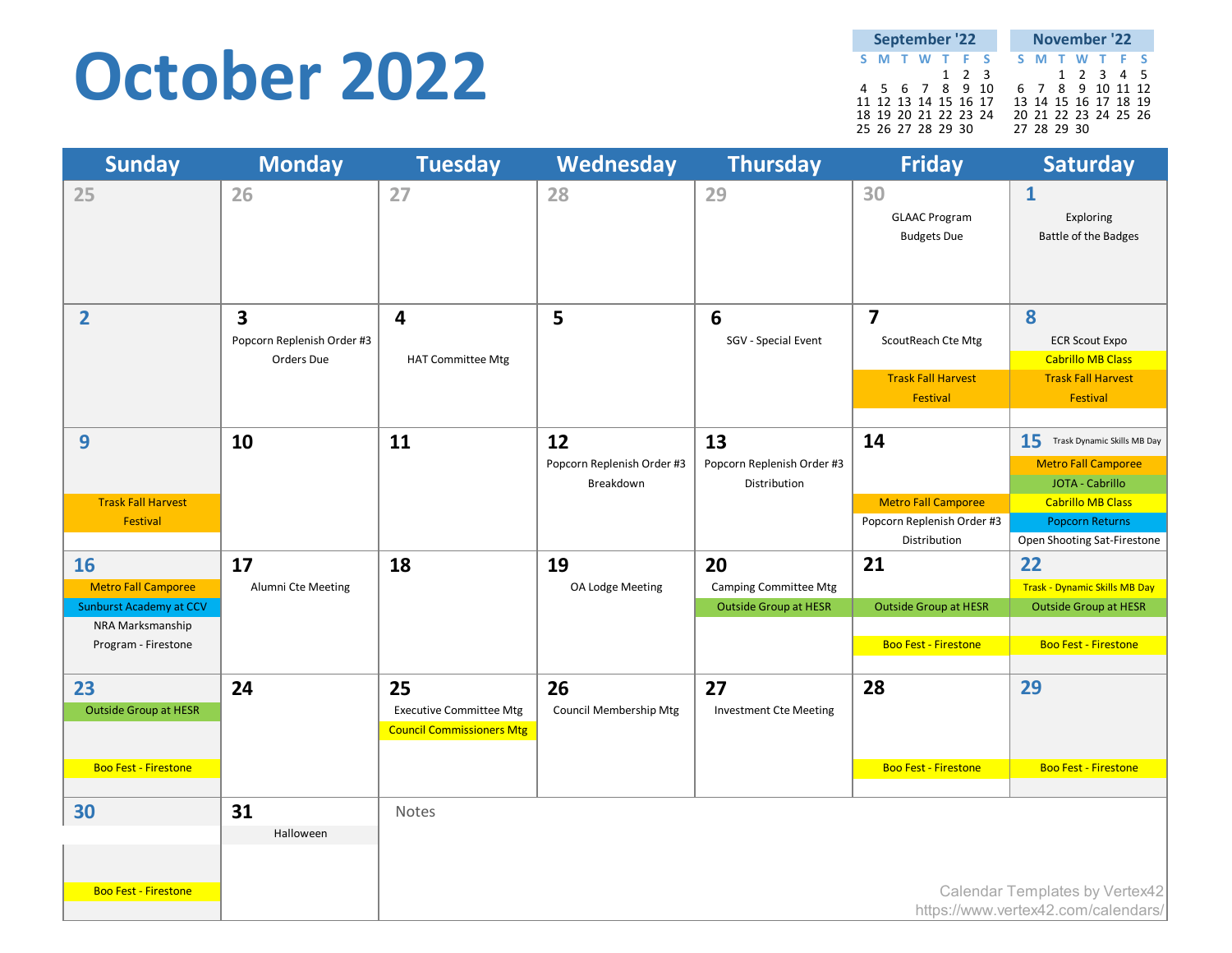#### **November 2022**

| <b>October '22</b><br>S M T W T F S |                      |  |  |  |  |  | December '22         |       |  |
|-------------------------------------|----------------------|--|--|--|--|--|----------------------|-------|--|
|                                     |                      |  |  |  |  |  | S M T W T F S        |       |  |
|                                     |                      |  |  |  |  |  |                      | 1 2 3 |  |
|                                     | 2 3 4 5 6 7 8        |  |  |  |  |  | 4 5 6 7 8 9 10       |       |  |
|                                     | 9 10 11 12 13 14 15  |  |  |  |  |  | 11 12 13 14 15 16 17 |       |  |
|                                     | 16 17 18 19 20 21 22 |  |  |  |  |  | 18 19 20 21 22 23 24 |       |  |
|                                     | 23 24 25 26 27 28 29 |  |  |  |  |  | 25 26 27 28 29 30 31 |       |  |
| 30 31                               |                      |  |  |  |  |  |                      |       |  |

| <b>Sunday</b>                                                              | <b>Monday</b>                                     | <b>Tuesday</b>                                                  | Wednesday                                                              | <b>Thursday</b>                                                                                   | <b>Friday</b>                                        | <b>Saturday</b>                                                                                                                                       |
|----------------------------------------------------------------------------|---------------------------------------------------|-----------------------------------------------------------------|------------------------------------------------------------------------|---------------------------------------------------------------------------------------------------|------------------------------------------------------|-------------------------------------------------------------------------------------------------------------------------------------------------------|
| 30                                                                         | 31                                                | $\mathbf{1}$                                                    | $\overline{2}$                                                         | $\overline{\mathbf{3}}$                                                                           | $\overline{\mathbf{4}}$<br><b>ScoutReach Cte Mtg</b> | 5<br>New Member Aventure Day<br><b>IOLS Training - Firestone</b><br><b>Trask - Lion and Tiger Safari</b><br>20 Mile Hike MB at<br><b>Bonelli Park</b> |
| 6<br><b>IOLS Training - Firestone</b>                                      | $\overline{\mathbf{z}}$                           | 8<br><b>HAT Committee Mtg</b>                                   | 9<br>Popcorn Take Order<br>Breakdown                                   | 10<br>Popcorn Take Order<br>Distribution                                                          | 11<br><b>Veterans Day</b><br>Service Center Closed   | 12<br><b>Quarterly Strategic</b><br><b>Planning Meeting</b>                                                                                           |
| 13                                                                         | 14                                                | 15<br><b>Board of Directors Mtg</b>                             | 16<br>OA Lodge Meeting<br><b>Business Leaders'</b><br><b>Breakfast</b> | 17<br><b>Camping Committee</b><br><b>Exploring Advisor Training</b><br><b>Pio Pico Good Scout</b> | 18<br><b>Pumpkin Smash - Firestone</b>               | 19<br>Law MB Day<br><b>Open Shooting Sat-Firestone</b><br>Pumpkin Smash - Firestone                                                                   |
|                                                                            |                                                   |                                                                 |                                                                        | Award                                                                                             |                                                      |                                                                                                                                                       |
| 20<br>NRA Marksmanship<br>Program - Firestone<br>Pumpkin Smash - Firestone | 21<br>Service Center Closed<br>Alumni Cte Meeting | 22<br>Service Center Closed<br><b>Council Commissioners Mtg</b> | 23<br>Service Center Closed<br><b>Council Membership Mtg</b>           | 24<br>Thanksgiving<br>Service Center Closed                                                       | 25<br>Service Center Closed                          | 26                                                                                                                                                    |
| 27                                                                         | 28                                                | 29<br><b>Giving Tuesday</b>                                     | 30                                                                     | $\mathbf{1}$                                                                                      | $\overline{2}$                                       | 3                                                                                                                                                     |
| $\overline{4}$                                                             | 5                                                 | Notes<br>Pio Pico Fall Camporee - TBD                           |                                                                        |                                                                                                   |                                                      |                                                                                                                                                       |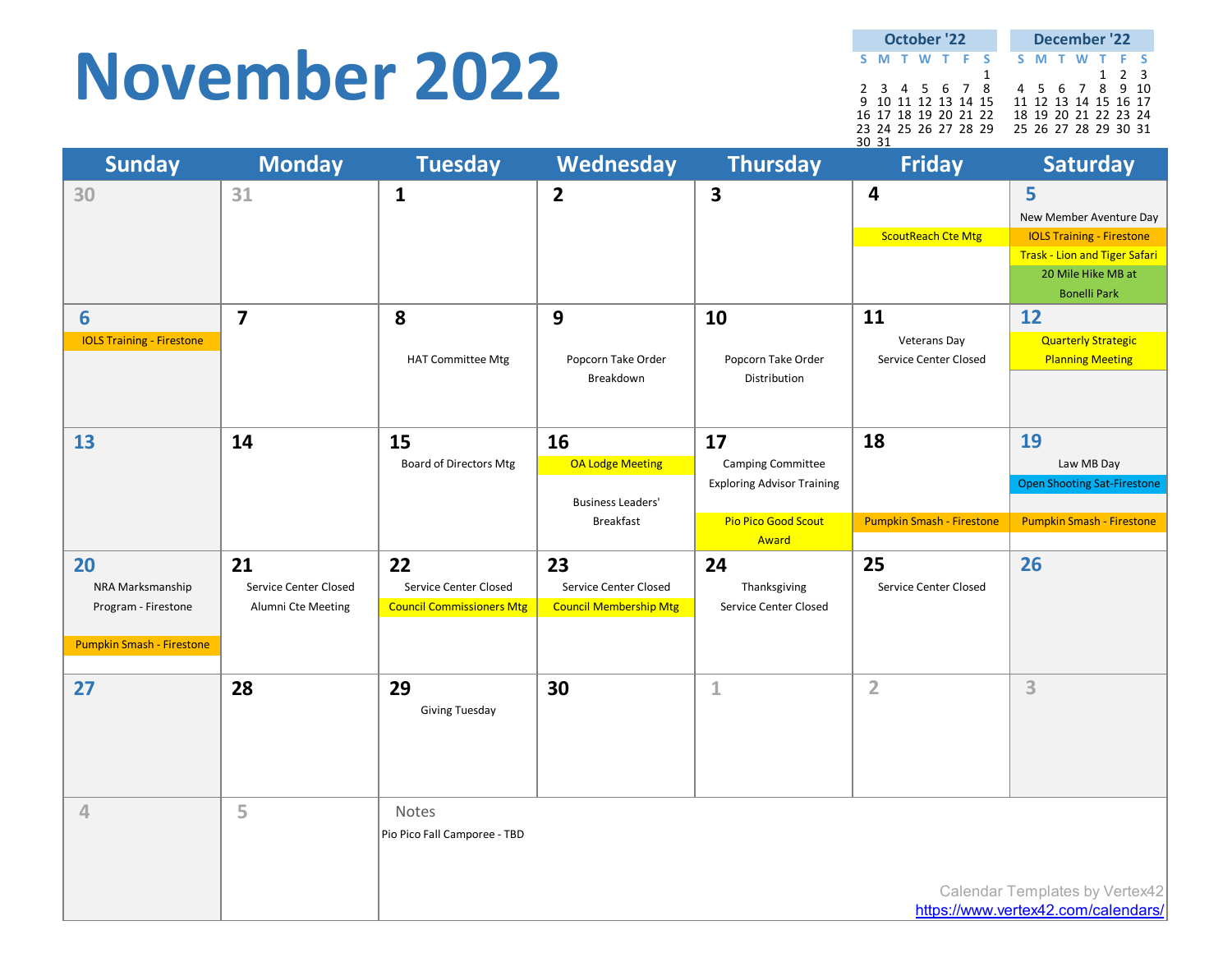#### **December 2022**

|             |  | November '22         |  |  |          | January '23          |  |  |
|-------------|--|----------------------|--|--|----------|----------------------|--|--|
|             |  | S M T W T F S        |  |  |          | S M T W T F S        |  |  |
|             |  | 1 2 3 4 5            |  |  |          | 1 2 3 4 5 6 7        |  |  |
|             |  | 6 7 8 9 10 11 12     |  |  |          | 8 9 10 11 12 13 14   |  |  |
|             |  | 13 14 15 16 17 18 19 |  |  |          | 15 16 17 18 19 20 21 |  |  |
|             |  | 20 21 22 23 24 25 26 |  |  |          | 22 23 24 25 26 27 28 |  |  |
| 27 28 29 30 |  |                      |  |  | 29 30 31 |                      |  |  |

| <b>Sunday</b>                               | <b>Monday</b>                | <b>Tuesday</b>                         | Wednesday                    | <b>Thursday</b>              | <b>Friday</b>                                                | <b>Saturday</b>                                                       |
|---------------------------------------------|------------------------------|----------------------------------------|------------------------------|------------------------------|--------------------------------------------------------------|-----------------------------------------------------------------------|
| 27                                          | 28                           | 29                                     | 30                           | $\mathbf{1}$                 | $\overline{2}$                                               | $\overline{\mathbf{3}}$                                               |
|                                             |                              |                                        |                              |                              | ScoutReach Cte Mtg                                           | <b>Cub Scout Shooting</b>                                             |
|                                             |                              |                                        |                              |                              |                                                              | <b>Sports Day at Trask</b>                                            |
|                                             |                              |                                        |                              |                              |                                                              |                                                                       |
| 4                                           | 5                            | $6\phantom{1}6$                        | $\overline{\mathbf{z}}$      | 8                            | 9                                                            | 10                                                                    |
|                                             |                              | <b>HAT Committee Mtg</b>               |                              |                              |                                                              | Popcorn \$1,000<br><b>Club Party</b>                                  |
|                                             |                              |                                        |                              |                              |                                                              | <b>Trask - Scout Shooting MB</b>                                      |
|                                             |                              |                                        |                              |                              | <b>Scouts BSA Shooting</b><br><b>Sports Weekend at Trask</b> | <b>Scouts BSA Shooting</b><br><b>Sports Weekend at Trask</b>          |
| 11                                          | 12                           | 13                                     | 14                           | 15                           | 16                                                           | 17                                                                    |
|                                             |                              |                                        | OA Lodge Meeting             | <b>Camping Committee Mtg</b> |                                                              |                                                                       |
|                                             |                              | <b>Executive Committee Mtg</b>         |                              |                              |                                                              |                                                                       |
| <b>Scouts BSA Shooting</b>                  |                              |                                        |                              |                              |                                                              |                                                                       |
| <b>Sports Weekend at Trask</b><br><b>18</b> | 19                           | 20                                     | 21                           | 22                           | 23                                                           | 24                                                                    |
| NRA Marksmanship                            |                              |                                        |                              |                              |                                                              |                                                                       |
| Program - Firestone                         | Alumni Cte Meeting           |                                        | OA Lodge Meeting             |                              |                                                              |                                                                       |
|                                             |                              |                                        |                              |                              |                                                              |                                                                       |
|                                             |                              |                                        |                              |                              |                                                              |                                                                       |
| 25<br>Christmas                             | 26<br>Kwanza                 | 27<br><b>Council Commissioners Mtg</b> | 28<br>Council Membership Mtg | 29                           | 30                                                           | 31<br>New Year's Eve                                                  |
|                                             |                              |                                        |                              |                              |                                                              |                                                                       |
|                                             | <b>Service Center Closed</b> | <b>Service Center Closed</b>           | <b>Service Center Closed</b> | <b>Service Center Closed</b> | <b>Service Center Closed</b>                                 |                                                                       |
|                                             |                              |                                        |                              |                              |                                                              |                                                                       |
| $1\,$                                       | $\overline{2}$               | Notes                                  |                              |                              |                                                              |                                                                       |
|                                             |                              |                                        |                              |                              |                                                              |                                                                       |
|                                             |                              |                                        |                              |                              |                                                              |                                                                       |
|                                             |                              |                                        |                              |                              |                                                              | Calendar Templates by Vertex42<br>https://www.vertex42.com/calendars/ |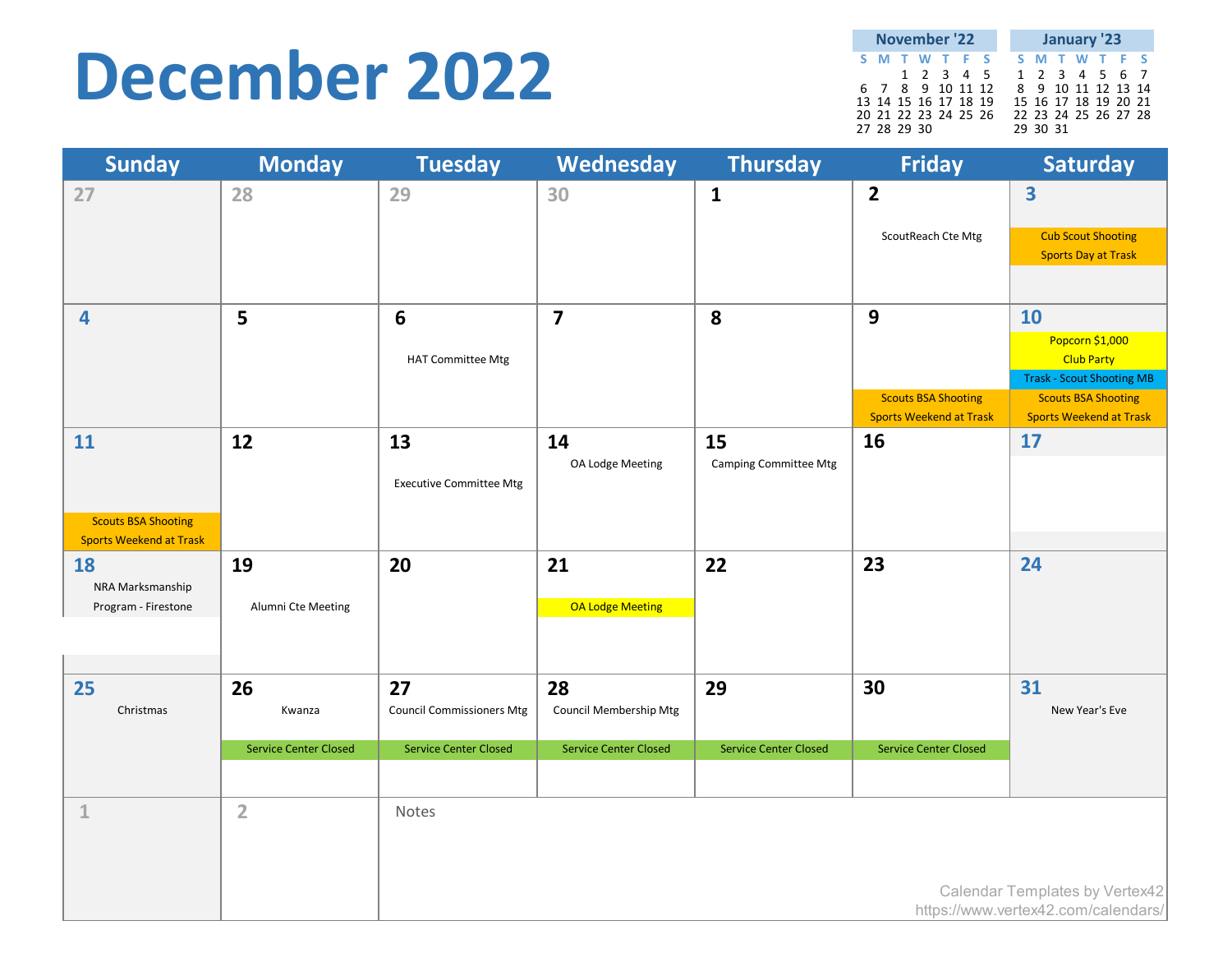# **January 2023**

|    |                      |   | December '22 |             |  |          | February '23 |   |                      |                      |    |          | March '23            |         |  |
|----|----------------------|---|--------------|-------------|--|----------|--------------|---|----------------------|----------------------|----|----------|----------------------|---------|--|
| S. | M                    | w | T F S        |             |  | S M      | w            | T | F S                  |                      | S. | <b>M</b> | w                    | T F S   |  |
|    |                      |   |              | $1 \t2 \t3$ |  |          |              |   | 1 2 3 4              |                      |    |          |                      | 1 2 3 4 |  |
|    | 4 5 6 7 8 9 10       |   |              |             |  |          |              |   |                      | 5 6 7 8 9 10 11      |    |          | 5 6 7 8 9 10 11      |         |  |
|    | 11 12 13 14 15 16 17 |   |              |             |  |          |              |   | 12 13 14 15 16 17 18 |                      |    |          | 12 13 14 15 16 17 18 |         |  |
|    | 18 19 20 21 22 23 24 |   |              |             |  |          |              |   |                      | 19 20 21 22 23 24 25 |    |          | 19 20 21 22 23 24 25 |         |  |
|    | 25 26 27 28 29 30 31 |   |              |             |  | 26 27 28 |              |   |                      |                      |    |          | 26 27 28 29 30 31    |         |  |

| <b>Sunday</b>                                    | <b>Monday</b>         | <b>Tuesday</b>                  | <b>Wednesday</b>               | <b>Thursday</b>        | <b>Friday</b>              | <b>Saturday</b>                                                           |
|--------------------------------------------------|-----------------------|---------------------------------|--------------------------------|------------------------|----------------------------|---------------------------------------------------------------------------|
| New Year's Day<br>1                              | $\overline{2}$        | $\mathbf{3}$                    | $\overline{\mathbf{4}}$        | 5                      | 6                          | $\overline{7}$                                                            |
|                                                  |                       | HAT Committee Mtg               |                                |                        | Silver Beaver Bios due     | Cabrillo MB Day<br>Cub Scout Winter Camp                                  |
|                                                  |                       |                                 |                                |                        |                            |                                                                           |
|                                                  |                       |                                 |                                |                        | ScoutReach Mtg             |                                                                           |
| 8                                                | 9                     | 10                              | 11                             | 12                     | 13                         | 14                                                                        |
| <b>Cub Scout Winter Camp</b>                     |                       |                                 | Panda Express Fundraiser       |                        |                            |                                                                           |
|                                                  |                       |                                 |                                |                        |                            |                                                                           |
|                                                  |                       |                                 |                                |                        |                            |                                                                           |
| 15                                               | 16 ML King Day        | 17                              | 18                             | 19                     | 20                         | 21                                                                        |
|                                                  | Council Office Closed |                                 | OA Meeting                     |                        |                            | SGV - 5 Mile Hike                                                         |
|                                                  | Alumni Cte Meeting    |                                 |                                |                        |                            | Open Shooting Sat - Firestone<br>Pacifica Pinewood Derby                  |
|                                                  |                       |                                 |                                |                        |                            | Workshop                                                                  |
|                                                  |                       |                                 |                                |                        |                            | Cub Scout Winter Camp                                                     |
| 22 <sub>2</sub><br>Chinese New Year              | 23                    | 24                              | 25                             | 26                     | 27                         | 28                                                                        |
| Cub Scout Winter Camp                            |                       | <b>Council Commissioner Mtg</b> | <b>Annual Business Meeting</b> | <b>Camping Meeting</b> | <b>SGV District Dinner</b> | <b>OA Lodge Retreat</b>                                                   |
| NRA Marksmanship                                 |                       |                                 | <b>Council Dinner</b>          | Investment Cte Mtg     |                            | Pio Pico District Dinner                                                  |
| Program - Firestone                              |                       |                                 | Council Membership Mtg         |                        |                            | <b>Cub Scout Winter Camp</b>                                              |
|                                                  |                       |                                 |                                |                        |                            |                                                                           |
| 29                                               | 30                    | 31                              |                                |                        |                            |                                                                           |
| <b>OA Lodge Retreat</b><br>Cub Scout Winter Camp |                       |                                 |                                |                        |                            |                                                                           |
|                                                  |                       |                                 |                                |                        |                            |                                                                           |
|                                                  |                       |                                 |                                |                        |                            |                                                                           |
|                                                  |                       | <b>Notes</b>                    |                                |                        |                            |                                                                           |
|                                                  |                       |                                 |                                |                        |                            | Calendar Templates by Vertex42.com<br>https://www.vertex42.com/calendars/ |
|                                                  |                       |                                 |                                |                        |                            | © 2019 Vertex42 LLC. Free to print.                                       |
|                                                  |                       |                                 |                                |                        |                            |                                                                           |
|                                                  |                       |                                 |                                |                        | 2023 Calendars             | 2024 Calendars                                                            |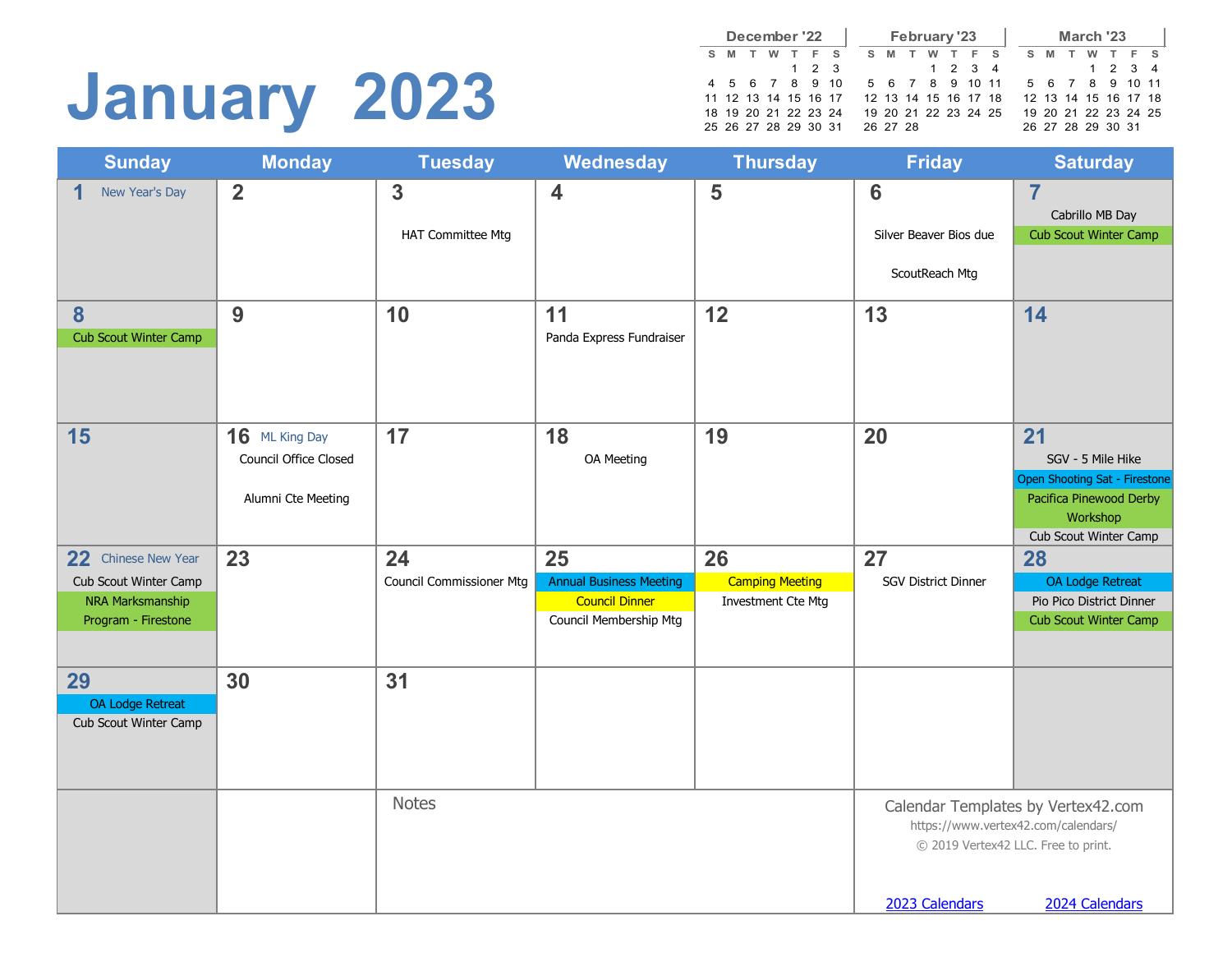# **February 2023**

**S M T W T F S**  $1 2 3 4 5$ <br>8 9 10 11 12 8 9 10 11 12 13 14 15 16 17 18 19 20 21 22 23 24 25 26 27 28 29 30 31 **January S M T W T F S** 1 2 3 4 5 6 7 8 9 10 11 12 13 14 15 16 17 18 19 20 21 22 23 24 25 26 27 28 29 30 31 **March '23 S M T W T F S** 1 2 3 4 5 6 7 8 9 10 11 12 13 14 15 16 17 18 19 20 21 22 23 24 25 26 27 28 29 30 **April '23**

| <b>Monday</b>                               | <b>Tuesday</b>                               | Wednesday                                     | <b>Thursday</b>                                                | <b>Friday</b>                             | <b>Saturday</b>                                                                              |
|---------------------------------------------|----------------------------------------------|-----------------------------------------------|----------------------------------------------------------------|-------------------------------------------|----------------------------------------------------------------------------------------------|
|                                             |                                              | 1                                             | $\overline{2}$<br><b>Groundhog Day</b>                         | $\mathbf{3}$<br><b>RB District Dinner</b> | $\overline{\mathbf{4}}$                                                                      |
| $6\phantom{1}6$                             | $\overline{7}$<br><b>HAT Committee Mtg</b>   | 8                                             | 9                                                              | 10<br><b>SGV Scout Shabbat</b>            | 11<br>Cabrillo MB Day                                                                        |
| 13                                          | 14 Valentine's Day                           | 15<br>OA Lodge Meeting                        | 16                                                             | 17                                        | 18<br>Cub Scout Winter Camp<br>Open Shooting Sat-Firestone                                   |
| 20 Presidents' Day<br>Council Office Closed | 21<br>Mardi Gras<br><b>Executive Cte Mtg</b> | 22<br>Ash Wednesday<br>Council Membership Mtg | 23<br>Pacifica District Dinner<br><b>Camping Committee Mtg</b> | 24                                        | 25<br>Pacifica-Cabrillo<br><b>BALOO Training</b><br><b>Metro District Dinner</b><br>QSP      |
| 27                                          | 28<br>Council Commissioner Mtg               |                                               |                                                                |                                           |                                                                                              |
|                                             | <b>Notes</b><br><b>Black History Month</b>   |                                               |                                                                |                                           | Calendar Templates by Vertex42.com<br>2024 Calendars                                         |
|                                             |                                              |                                               |                                                                |                                           | https://www.vertex42.com/calendars/<br>© 2019 Vertex42 LLC. Free to print.<br>2023 Calendars |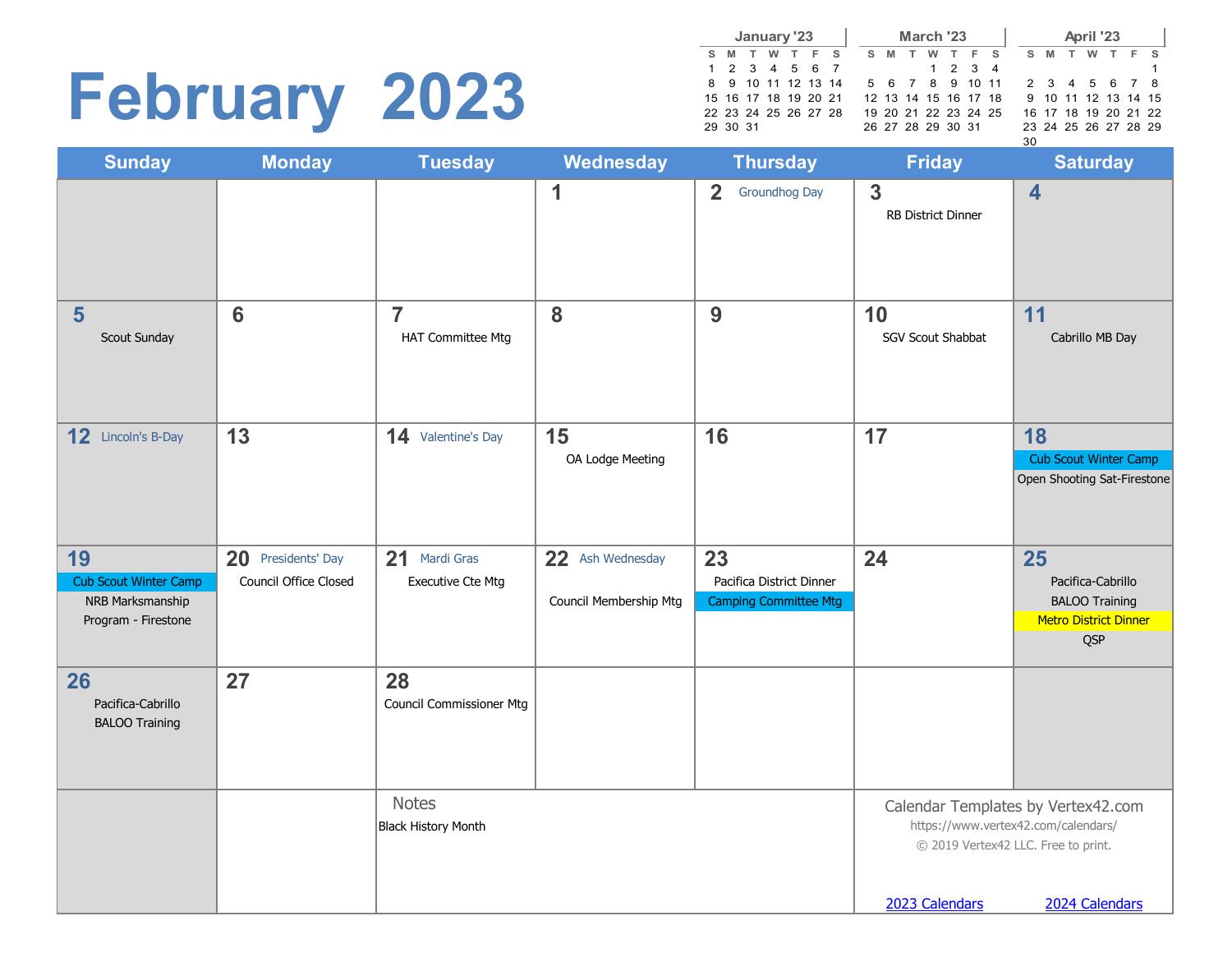### **March 2023**

|  |          | February '23 |                      |                      |    |  | April '23 |  |                                           |  |  | <b>May '23</b> |             |  |
|--|----------|--------------|----------------------|----------------------|----|--|-----------|--|-------------------------------------------|--|--|----------------|-------------|--|
|  |          |              | S M T W T F S        |                      |    |  |           |  | SMTWTFS SMTWTFS                           |  |  |                |             |  |
|  |          |              | 1 2 3 4              |                      |    |  |           |  |                                           |  |  |                | 1 2 3 4 5 6 |  |
|  |          |              |                      | 5 6 7 8 9 10 11      |    |  |           |  | 2 3 4 5 6 7 8 7 8 9 10 11 12 13           |  |  |                |             |  |
|  |          |              | 12 13 14 15 16 17 18 |                      |    |  |           |  | 9 10 11 12 13 14 15 14 15 16 17 18 19 20  |  |  |                |             |  |
|  |          |              |                      | 19 20 21 22 23 24 25 |    |  |           |  | 16 17 18 19 20 21 22 21 22 23 24 25 26 27 |  |  |                |             |  |
|  | 26 27 28 |              |                      |                      |    |  |           |  | 23 24 25 26 27 28 29 28 29 30 31          |  |  |                |             |  |
|  |          |              |                      |                      | วก |  |           |  |                                           |  |  |                |             |  |

|                                                                                                |                                                                 |                                            |                              |                                              | 30                                                                                                                                    |                                                                                                                                    |
|------------------------------------------------------------------------------------------------|-----------------------------------------------------------------|--------------------------------------------|------------------------------|----------------------------------------------|---------------------------------------------------------------------------------------------------------------------------------------|------------------------------------------------------------------------------------------------------------------------------------|
| <b>Sunday</b>                                                                                  | <b>Monday</b>                                                   | <b>Tuesday</b>                             | <b>Wednesday</b>             | <b>Thursday</b>                              | <b>Friday</b>                                                                                                                         | <b>Saturday</b>                                                                                                                    |
|                                                                                                |                                                                 |                                            | 1<br>Camp Card Kickoff       | $\overline{2}$                               | $\overline{3}$                                                                                                                        | $\overline{\mathbf{4}}$<br>Innovation MB Day-Trask                                                                                 |
| 5                                                                                              | 6                                                               | $\overline{7}$<br><b>HAT Committee Mtg</b> | 8<br>Panda Fundraiser        | 9                                            | 10<br>Rocket Academy<br>OA Trade-O-Ree                                                                                                | 11<br>Trask-Lion & Tiger Safari<br>Pio Pico Push Cart Derby<br>Rocket Academy<br>Open Shooting Sat-Firestone<br>OA Trade-O-Ree     |
| 12 Daylight Saving                                                                             | 13                                                              | 14                                         | 15<br>OA Lodge Meeting       | 16                                           | <b>17</b> St. Patrick's Day<br><b>SGV Cub Games</b><br><b>SGV BALOO Training</b><br><b>Exploring Banquet</b><br><b>Rocket Academy</b> | 18<br><b>SGV Cub Games</b><br><b>SGV BALOO Training</b><br><b>Rocket Academy</b>                                                   |
| 19<br><b>SGV Cub Games</b><br>NRA Marksmanship<br>Program - Firestone<br><b>Rocket Academy</b> | 20 Vernal equinox (GMT)<br>Metro MB Day<br>Alumni Committee Mtg | 21<br><b>Board Meeting</b>                 | 22<br>Council Membership Mtg | 23 Ramadan begins<br>Council Camping Cte Mtg | 24                                                                                                                                    | 25                                                                                                                                 |
| 26                                                                                             | 27                                                              | 28<br><b>Council Commissioner Mtg</b>      | 29                           | 30                                           | 31                                                                                                                                    |                                                                                                                                    |
|                                                                                                |                                                                 | <b>Notes</b><br>Womens' History Month      |                              |                                              | 2023 Calendars                                                                                                                        | Calendar Templates by Vertex42.com<br>https://www.vertex42.com/calendars/<br>© 2019 Vertex42 LLC. Free to print.<br>2024 Calendars |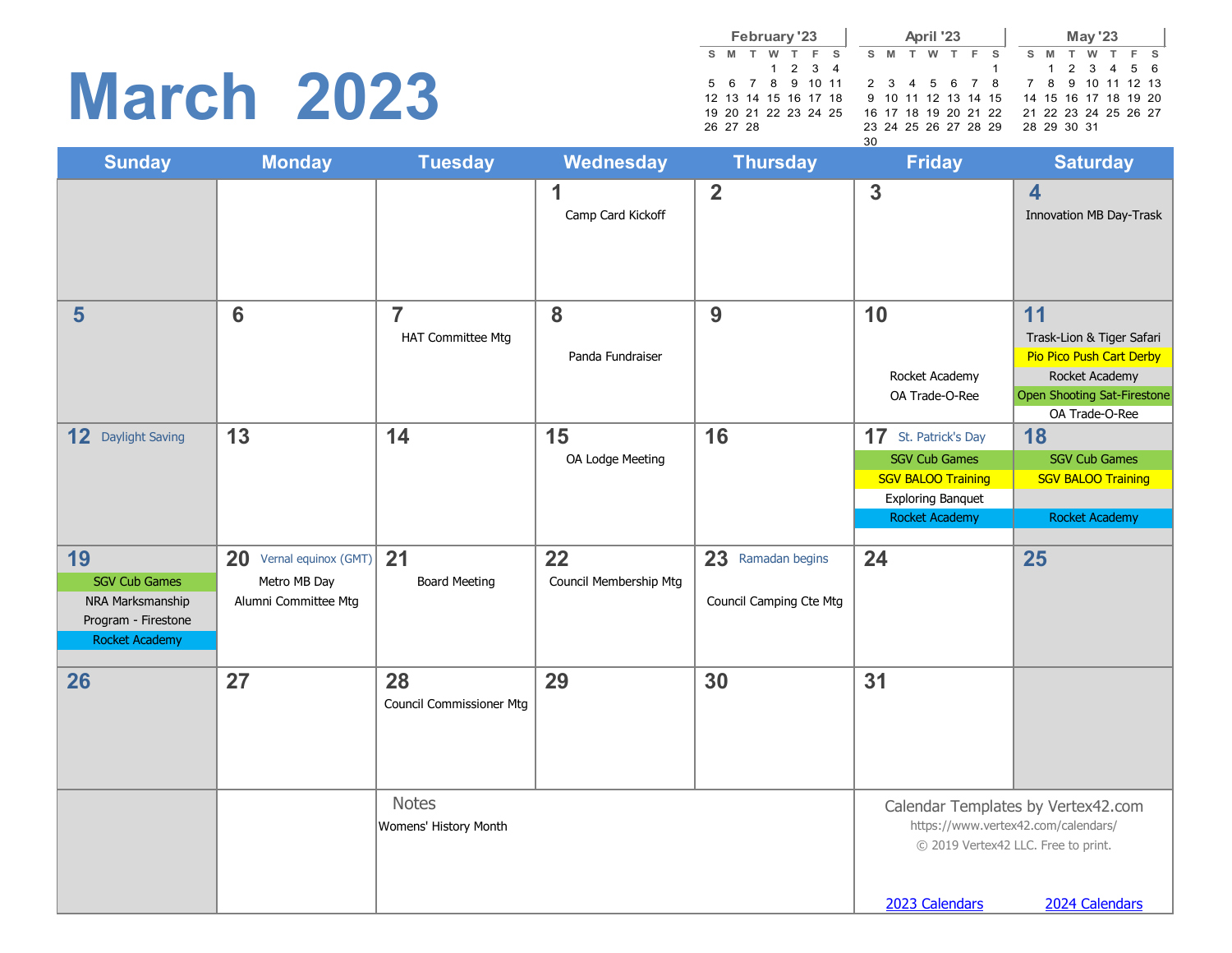# **April 2023**

|                                   | March '23 |         |  |  |       | <b>May '23</b>       |         |                      |  |                   | <b>June '23</b> |                      |  |
|-----------------------------------|-----------|---------|--|--|-------|----------------------|---------|----------------------|--|-------------------|-----------------|----------------------|--|
| S M                               | w         | T F S   |  |  | S M T |                      | W T F S |                      |  | S M T             | <b>W</b>        | T F S                |  |
|                                   |           | 1 2 3 4 |  |  |       | 1 2 3 4 5 6          |         |                      |  |                   |                 | $1 \t2 \t3$          |  |
| 5 6 7 8 9 10 11 7 8 9 10 11 12 13 |           |         |  |  |       |                      |         |                      |  |                   |                 | 4 5 6 7 8 9 10       |  |
| 12 13 14 15 16 17 18              |           |         |  |  |       | 14 15 16 17 18 19 20 |         |                      |  |                   |                 | 11 12 13 14 15 16 17 |  |
| 19 20 21 22 23 24 25              |           |         |  |  |       |                      |         | 21 22 23 24 25 26 27 |  |                   |                 | 18 19 20 21 22 23 24 |  |
| 26 27 28 29 30 31                 |           |         |  |  |       | 28 29 30 31          |         |                      |  | 25 26 27 28 29 30 |                 |                      |  |

| <b>Sunday</b>                                                        | <b>Monday</b>        | <b>Tuesday</b>                | Wednesday              | <b>Thursday</b>               | <b>Friday</b>                        | <b>Saturday</b>                                      |
|----------------------------------------------------------------------|----------------------|-------------------------------|------------------------|-------------------------------|--------------------------------------|------------------------------------------------------|
|                                                                      |                      |                               |                        |                               |                                      | 1<br>April Fool's Day<br>RB Camporee                 |
| $\overline{\mathbf{2}}$<br>RB Camporee<br>Pacifica Road to Adventure | 3                    | 4<br><b>HAT Committee Mtg</b> | 5                      | 6<br>Passover                 | $\overline{7}$<br><b>Good Friday</b> | 8<br>Cabrillo MB Day                                 |
| 9<br>Easter                                                          | 10                   | 11                            | 12                     | 13                            | 14                                   | 15<br>Cabrillo MB Day<br>Open Shooting Sat-Firestone |
| 16                                                                   | 17                   | 18 Taxes Due                  | 19                     | 20                            | 21                                   | 22 Earth Day                                         |
| NRA Marksmanship                                                     | Alumni Committee Mtg |                               | OA Lodge Meeting       | Camping Committee Mtg         | Pacifica Camporee                    | Pacifica Camporee                                    |
| Program - Firestone                                                  |                      |                               |                        |                               | <b>ECR Camporee</b>                  | <b>ECR Camporee</b>                                  |
|                                                                      |                      |                               |                        |                               | <b>Metro Camporee</b>                | <b>Metro Camporee</b>                                |
|                                                                      |                      |                               |                        |                               | Pio Pico Camporee                    | Pio Pico Camporee                                    |
| 23                                                                   | 24                   | 25                            | 26 Admin Assist Day    | 27                            | 28                                   | 29                                                   |
| Pacifica Camporee                                                    |                      | <b>Executive Cte Mtg</b>      | Council Membership Mtg | Eagle Fundraising Campaign    | <b>SGV Camporee</b>                  | <b>SGV Camporee</b>                                  |
| <b>ECR Camporee</b>                                                  |                      |                               |                        | <b>Investment Cte Meeting</b> | <b>IOLS Training</b>                 | <b>IOLS Training</b>                                 |
| <b>Metro Camporee</b>                                                |                      |                               |                        |                               | <b>Wood Badge</b>                    | Wood Badge                                           |
| Pio Pico Camporee                                                    |                      |                               |                        |                               |                                      |                                                      |
| 30                                                                   |                      | <b>Notes</b>                  |                        |                               |                                      | Calendar Templates by Vertex42.com                   |
| <b>SGV Camporee</b>                                                  |                      |                               |                        |                               |                                      | https://www.vertex42.com/calendars/                  |
| <b>IOLS Training</b>                                                 |                      |                               |                        |                               |                                      | © 2019 Vertex42 LLC. Free to print.                  |
| <b>Wood Badge</b>                                                    |                      |                               |                        |                               |                                      |                                                      |
|                                                                      |                      |                               |                        |                               |                                      |                                                      |
|                                                                      |                      |                               |                        |                               | 2023 Calendars                       | 2024 Calendars                                       |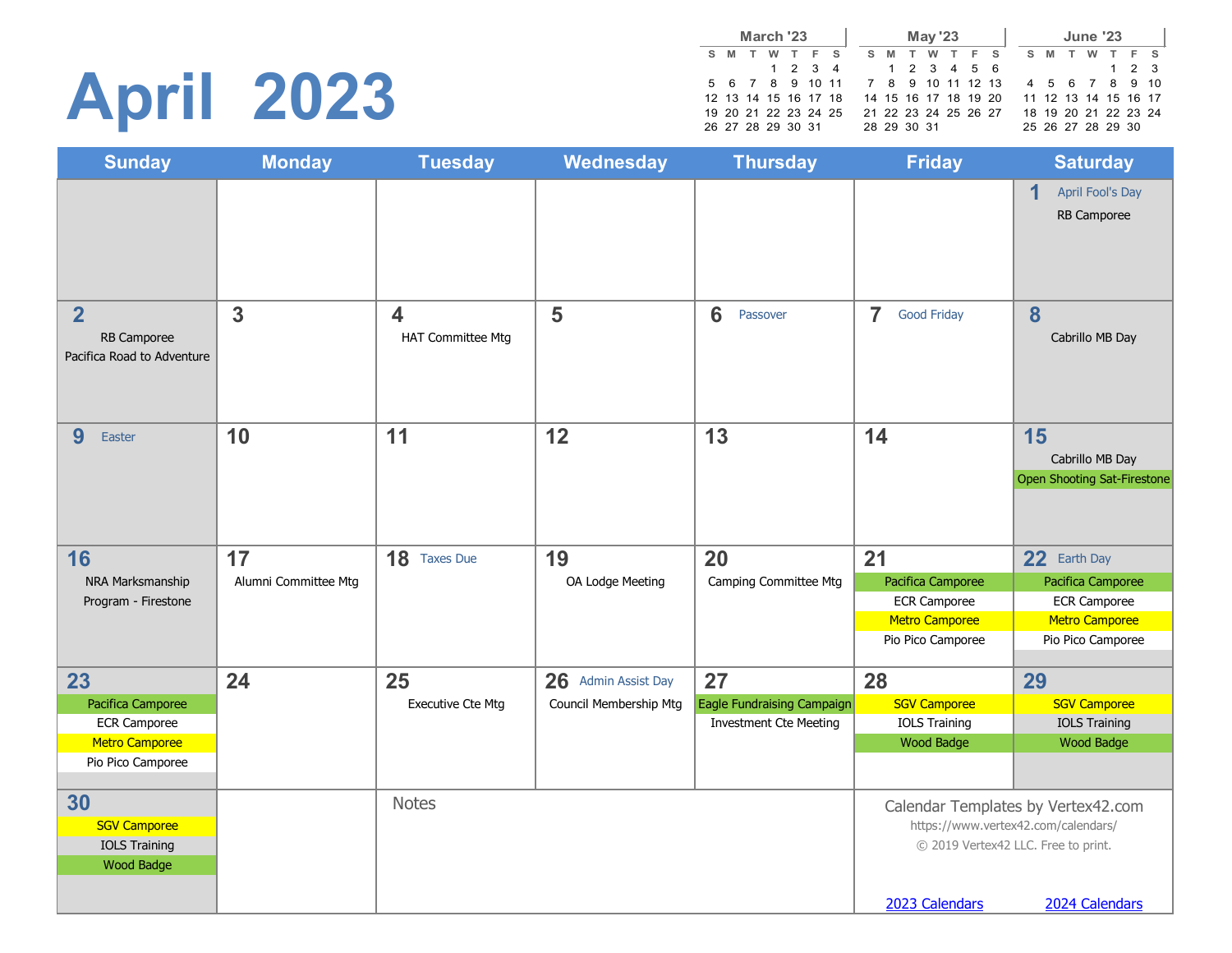# **May 2023**

|     |               | April '23 |  |                                          |  |                      |  | <b>June '23</b> |             |               |       |  | July '23             |  |  |
|-----|---------------|-----------|--|------------------------------------------|--|----------------------|--|-----------------|-------------|---------------|-------|--|----------------------|--|--|
|     | S M T W T F S |           |  |                                          |  |                      |  |                 |             | S M T W T F S |       |  | S M T W T F S        |  |  |
|     |               |           |  |                                          |  |                      |  |                 | $1 \t2 \t3$ |               |       |  |                      |  |  |
|     |               |           |  | 2 3 4 5 6 7 8 4 5 6 7 8 9 10             |  |                      |  |                 |             |               |       |  | 2 3 4 5 6 7 8        |  |  |
|     |               |           |  | 9 10 11 12 13 14 15 11 12 13 14 15 16 17 |  |                      |  |                 |             |               |       |  | 9 10 11 12 13 14 15  |  |  |
|     |               |           |  | 16 17 18 19 20 21 22                     |  | 18 19 20 21 22 23 24 |  |                 |             |               |       |  | 16 17 18 19 20 21 22 |  |  |
|     |               |           |  | 23 24 25 26 27 28 29 25 26 27 28 29 30   |  |                      |  |                 |             |               |       |  | 23 24 25 26 27 28 29 |  |  |
| 30. |               |           |  |                                          |  |                      |  |                 |             |               | 30 31 |  |                      |  |  |

|                                         |                                                    |                                     |                        | 30                                             |                       | 30 31                                                                                                            |
|-----------------------------------------|----------------------------------------------------|-------------------------------------|------------------------|------------------------------------------------|-----------------------|------------------------------------------------------------------------------------------------------------------|
| <b>Sunday</b>                           | <b>Monday</b>                                      | <b>Tuesday</b>                      | <b>Wednesday</b>       | <b>Thursday</b>                                | <b>Friday</b>         | <b>Saturday</b>                                                                                                  |
|                                         | 1<br>Early Refunds of Camp Cards                   | $\overline{2}$<br>HAT Committee Mtg | $\overline{3}$         | $\overline{\mathbf{4}}$                        | 5<br>Cinco de Mayo    | $6\phantom{1}6$<br>QSP<br>RB Special Event                                                                       |
| $\overline{7}$                          | 8                                                  | 9                                   | 10                     | 11                                             | 12                    | 13                                                                                                               |
| 14 Mother's Day                         | 15<br>Alumni Committee Mtg                         | 16                                  | 17<br>OA Lodge Meeting | 18                                             | 19<br>Wood Badge      | <b>20</b><br><b>Armed Forces Day</b><br>Open Shooting Sat-Firestone                                              |
| 21                                      | 22                                                 | 23                                  | 24                     | 25                                             | 26                    | 27                                                                                                               |
| NRA Marksmanship<br>Program - Firestone |                                                    | <b>Council Commissioner Mtg</b>     | Council Membership Mtg | Council Camping Cte<br>National Annual Meeting | Memorial Wknd - Trask | Memorial Wknd - Trask                                                                                            |
| 28 Pentecost                            | 29<br><b>Memorial Day</b><br>Council Office Closed | 30                                  | 31                     |                                                |                       |                                                                                                                  |
| Memorial Wknd - Trask                   | Memorial Wknd - Trask                              |                                     |                        |                                                |                       |                                                                                                                  |
| <b>CCV Staff Week</b>                   | <b>CCV Staff Week</b>                              | <b>CCV Staff Week</b>               | <b>CCV Staff Week</b>  |                                                |                       |                                                                                                                  |
|                                         |                                                    | <b>Notes</b>                        |                        |                                                |                       | Calendar Templates by Vertex42.com<br>https://www.vertex42.com/calendars/<br>© 2019 Vertex42 LLC. Free to print. |
|                                         |                                                    |                                     |                        |                                                | 2023 Calendars        | 2024 Calendars                                                                                                   |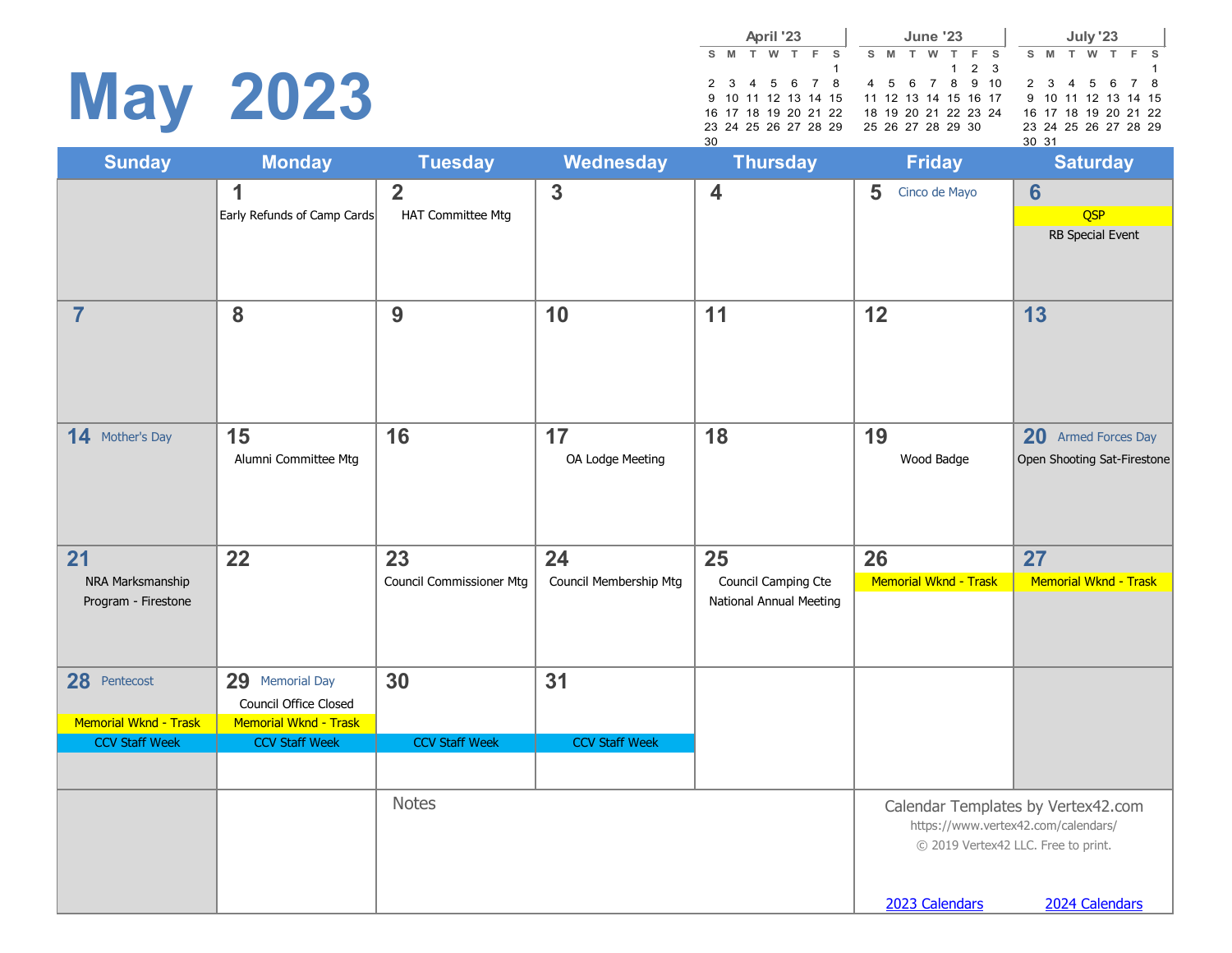### **June 2023**

|  |       |             | <b>May '23</b> |   |                      |       |   |       |   | <b>July '23</b> |   |     |                                          |    |   | <b>August '23</b> |                      |     |
|--|-------|-------------|----------------|---|----------------------|-------|---|-------|---|-----------------|---|-----|------------------------------------------|----|---|-------------------|----------------------|-----|
|  | $S$ M | T           | w              | T |                      | $F$ S | s | M     | T | w               | T | - F | - S                                      | S. | M | w                 |                      | F S |
|  |       |             |                |   | 1 2 3 4 5 6          |       |   |       |   |                 |   |     |                                          |    |   |                   | 1 2 3 4 5            |     |
|  |       |             |                |   | 7 8 9 10 11 12 13    |       |   |       |   |                 |   |     | 2 3 4 5 6 7 8 6 7 8 9 10 11 12           |    |   |                   |                      |     |
|  |       |             |                |   | 14 15 16 17 18 19 20 |       |   |       |   |                 |   |     | 9 10 11 12 13 14 15 13 14 15 16 17 18 19 |    |   |                   |                      |     |
|  |       |             |                |   | 21 22 23 24 25 26 27 |       |   |       |   |                 |   |     | 16 17 18 19 20 21 22                     |    |   |                   | 20 21 22 23 24 25 26 |     |
|  |       | 28 29 30 31 |                |   |                      |       |   |       |   |                 |   |     | 23 24 25 26 27 28 29                     |    |   | 27 28 29 30 31    |                      |     |
|  |       |             |                |   |                      |       |   | 30 31 |   |                 |   |     |                                          |    |   |                   |                      |     |

| <b>Sunday</b>          | <b>Monday</b>                | <b>Tuesday</b>                  | <b>Wednesday</b>                | <b>Thursday</b>                 | <b>Friday</b>                   | <b>Saturday</b>                     |
|------------------------|------------------------------|---------------------------------|---------------------------------|---------------------------------|---------------------------------|-------------------------------------|
|                        |                              |                                 |                                 | 1                               | $\overline{2}$                  | 3                                   |
|                        |                              |                                 |                                 |                                 |                                 | Cabrillo MB Day                     |
|                        |                              |                                 |                                 |                                 |                                 |                                     |
|                        |                              |                                 |                                 |                                 |                                 |                                     |
|                        |                              |                                 |                                 | <b>CCV Staff Week</b>           | <b>CCV Staff Week</b>           | <b>CCV Staff Week</b>               |
| 4                      | 5                            | 6                               | $\overline{7}$                  | 8                               | 9                               | 10                                  |
| <b>CBH Staff Week</b>  | <b>CBH Staff Week</b>        | <b>CBH Staff Week</b>           | <b>CBH Staff Week</b>           | <b>CBH Staff Week</b>           | <b>CBH Staff Week</b>           | <b>CBH Staff Week</b>               |
|                        |                              | <b>HAT Committee Mtg</b>        |                                 |                                 |                                 | Cabrillo MB Day                     |
|                        | <b>Trask Trail to Eagle</b>  | <b>Trask Trail to Eagle</b>     | <b>Trask Trail to Eagle</b>     | <b>Trask Trail to Eagle</b>     |                                 |                                     |
| CCV Week #1            | CCV Week #1                  | CCV Week #1                     | CCV Week #1                     | CCV Week #1                     | CCV Week #1                     | CCV Week #1                         |
| 11                     | 12                           | 13                              | 14 Flag Day                     | 15                              | 16                              | 17                                  |
|                        |                              |                                 | <b>ECR District Dinner</b>      |                                 |                                 | Open Shooting Sat-Firestone         |
|                        |                              |                                 |                                 |                                 |                                 |                                     |
|                        | <b>Trask Trail to Eagle</b>  | <b>Trask Trail to Eagle</b>     | <b>Trask Trail to Eagle</b>     | <b>Trask Trail to Eagle</b>     |                                 |                                     |
| CBH Week #1            | CBH Week #1                  | CBH Week #1                     | CBH Week #1                     | CBH Week #1                     | CBH Week #1                     | CBH Week #1                         |
| CCV Week #2            | CCV Week #2                  | CCV Week #2                     | CCV Week #2                     | CCV Week #2                     | CCV Week #2                     | CCV Week #2                         |
| <b>18</b> Father's Day | 19                           | 20                              | 21<br>June Solstice (GMT)       | 22                              | 23                              | 24                                  |
| NRA Marksmanship       | Juneteenth                   | Council Commissioner Mtg        | Co. Commissioner&OA Lodge Mtg   | Council Camping Cte             |                                 |                                     |
| Program - Firestone    | <b>Council Office Closed</b> | <b>SGV-Trail to 1st Class</b>   | <b>SGV-Trail to 1st Class</b>   | <b>SGV-Trail to 1st Class</b>   |                                 |                                     |
|                        |                              | <b>Cub Scout Day Camp-Trask</b> | <b>Cub Scout Day Camp-Trask</b> | <b>Cub Scout Day Camp-Trask</b> | <b>Cub Scout Day Camp-Trask</b> | <b>Cub Scout Day Camp-Trask</b>     |
| CBH Week #2            | CBH Week #2                  | CBH Week #2                     | CBH Week #2                     | CBH Week #2                     | CBH Week #2                     | CBH Week #2                         |
| CCV Week #3            | CCV Week #3                  | CCV Week #3                     | CCV Week #3                     | CCV Week #3                     | CCV Week #3                     | CCV Week #3                         |
| 25                     | 26                           | 27                              | 28                              | 29                              | 30                              |                                     |
|                        | Alumni Committee Mtg         | <b>Board Meeting</b>            |                                 |                                 | Camp Card Campaign Ends         |                                     |
|                        |                              |                                 |                                 |                                 |                                 |                                     |
|                        | <b>Trask Trail to Eagle</b>  | <b>Trask Trail to Eagle</b>     | <b>Trask Trail to Eagle</b>     | <b>Trask Trail to Eagle</b>     |                                 |                                     |
| CBH Week #3            | CBH Week #3                  | CBH Week #3                     | CBH Week #3                     | CBH Week #3                     | CBH Week #3                     |                                     |
| CCV Week #4            | CCV Week #4                  | CCV Week #4                     | CCV Week #4                     | CCV Week #4                     | CCV Week #4                     |                                     |
|                        |                              | <b>Notes</b>                    |                                 |                                 |                                 | Calendar Templates by Vertex42.com  |
|                        |                              |                                 |                                 |                                 |                                 | https://www.vertex42.com/calendars/ |
|                        |                              |                                 |                                 |                                 |                                 | © 2019 Vertex42 LLC. Free to print. |
|                        |                              |                                 |                                 |                                 |                                 |                                     |
|                        |                              |                                 |                                 |                                 | 2023 Calendars                  | 2024 Calendars                      |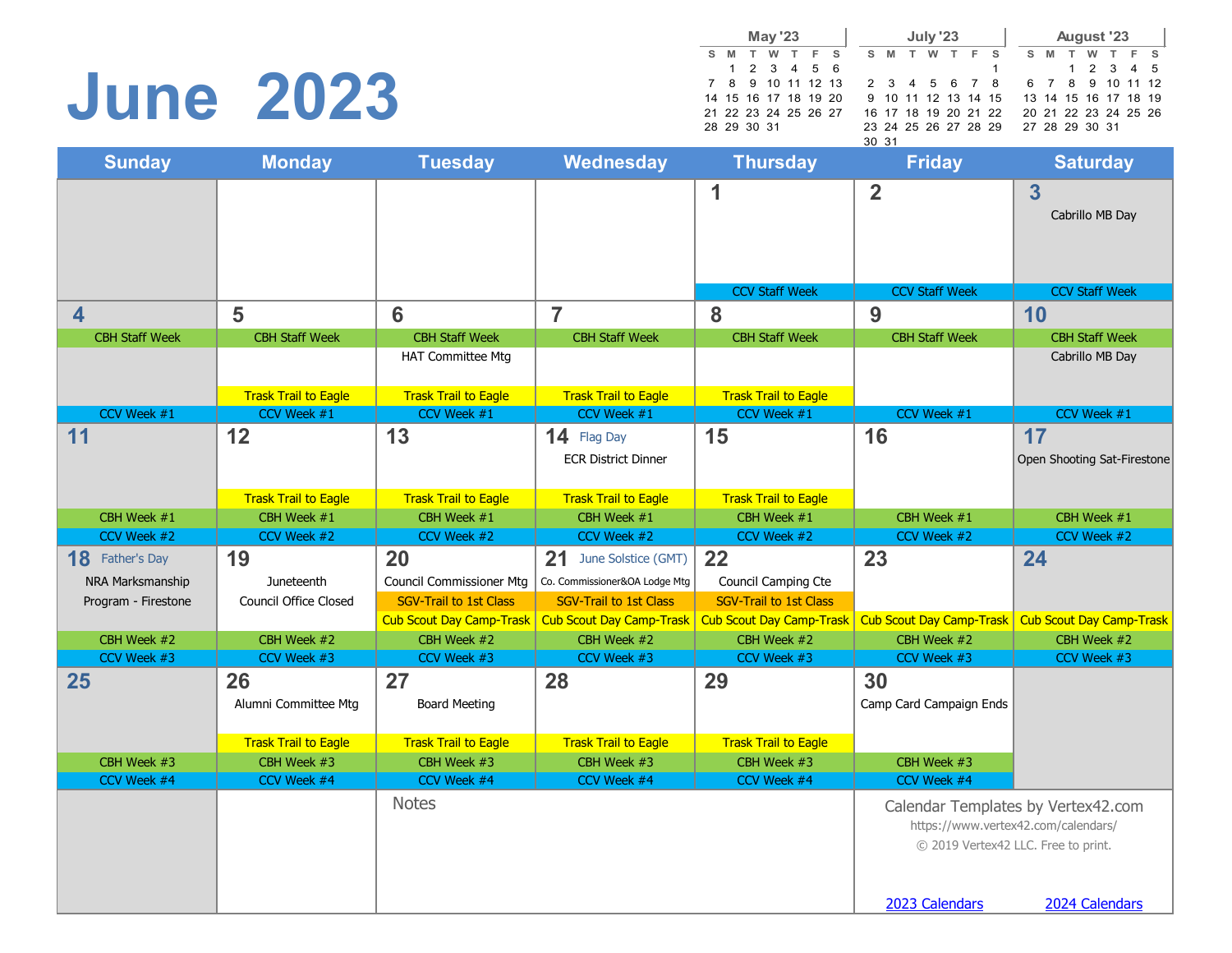# **July 2023**

|   |   |   | <b>June '23</b>      |             |              |    |   | <b>August '23</b>    |  |   |                  |   |   |   | September '23        |          |
|---|---|---|----------------------|-------------|--------------|----|---|----------------------|--|---|------------------|---|---|---|----------------------|----------|
| s | M | w |                      | E.          | $\mathbf{s}$ | s. | M |                      |  | E | - S              | s | M | w |                      | $F$ S    |
|   |   |   |                      | $1 \t2 \t3$ |              |    |   | 1 2 3 4 5            |  |   |                  |   |   |   |                      | $1\quad$ |
|   |   |   | 4 5 6 7 8 9 10       |             |              |    |   |                      |  |   | 6 7 8 9 10 11 12 |   |   |   | 3 4 5 6 7 8 9        |          |
|   |   |   | 11 12 13 14 15 16 17 |             |              |    |   | 13 14 15 16 17 18 19 |  |   |                  |   |   |   | 10 11 12 13 14 15 16 |          |
|   |   |   | 18 19 20 21 22 23 24 |             |              |    |   | 20 21 22 23 24 25 26 |  |   |                  |   |   |   | 17 18 19 20 21 22 23 |          |
|   |   |   | 25 26 27 28 29 30    |             |              |    |   | 27 28 29 30 31       |  |   |                  |   |   |   | 24 25 26 27 28 29 30 |          |

| <b>Sunday</b>                                         | <b>Monday</b>                   | <b>Tuesday</b>                      | Wednesday                           | <b>Thursday</b>                     | <b>Friday</b>                                                              | <b>Saturday</b>                    |
|-------------------------------------------------------|---------------------------------|-------------------------------------|-------------------------------------|-------------------------------------|----------------------------------------------------------------------------|------------------------------------|
|                                                       |                                 |                                     |                                     |                                     |                                                                            | 1                                  |
|                                                       |                                 |                                     |                                     |                                     |                                                                            |                                    |
|                                                       |                                 |                                     |                                     |                                     |                                                                            | CBH Week #3<br>CCV Week #4         |
| $\overline{2}$                                        | 3                               | 4<br><b>Independence Day</b>        | 5                                   | 6                                   | $\overline{7}$                                                             | 8                                  |
|                                                       | <b>Camp Card Payment Due</b>    |                                     |                                     |                                     |                                                                            |                                    |
|                                                       | Popcorn Kickoff                 |                                     |                                     | <b>Cub Scout Resident Camp</b>      | <b>Cub Scout Resident Camp</b>                                             | <b>Cub Scout Resident Camp</b>     |
|                                                       |                                 |                                     |                                     | at Cabrillo                         | at Cabrillo                                                                | at Cabrillo                        |
| CBH Week #4                                           | CBH Week #4                     | CBH Week #4                         | CBH Week #4                         | CBH Week #4                         | CBH Week #4                                                                | CBH Week #4                        |
| CCV Week #5                                           | CCV Week #5                     | CCV Week #5                         | CCV Week #5                         | CCV Week #5                         | CCV Week #5                                                                | CCV Week #5                        |
| 9                                                     | 10                              | 11<br><b>HAT Committee Mtg</b>      | 12                                  | 13                                  | 14                                                                         | 15 SGV BALOO Training              |
| <b>Cub Scout Resident Camp</b>                        | <b>Cub Scout Resident Camp</b>  | <b>Cub Scout Resident Camp</b>      | <b>Cub Scout Resident Camp</b>      | <b>Cub Scout Resident Camp</b>      | <b>Cub Scout Resident Camp</b>                                             | <b>Cub Scout Resident Camp</b>     |
| at Cabrillo                                           | at Cabrillo                     | at Cabrillo                         | at Cabrillo                         | at Cabrillo                         | at Cabrillo                                                                | at Cabrillo                        |
|                                                       | <b>Trask Trail to Eagle</b>     | <b>Trask Trail to Eagle</b>         | <b>Trask Trail to Eagle</b>         | <b>Trask Trail to Eagle</b>         |                                                                            | Open Shooting Sat-Firestone        |
| CBH Week #5                                           | CBH Week #5                     | CBH Week #5                         | CBH Week #5                         | CBH Week #5                         | CBH Week #5                                                                | CBH Week #5                        |
| CCV Week #6                                           | CCV Week #6                     | CCV Week #6                         | CCV Week #6                         | CCV Week #6                         | CCV Week #6                                                                | CCV Week #6                        |
| 16<br>SGV BALOO Training                              | 17                              | 18                                  | 19                                  | 20                                  | 21                                                                         | 22                                 |
| <b>NRA Marksmanship</b>                               | Alumni Committee Mtg            |                                     |                                     |                                     |                                                                            | SGV Scout Beach Night              |
| Program - Fireston                                    |                                 | <b>Cabrillo Scouts BSA Day Camp</b> | <b>Cabrillo Scouts BSA Day Camp</b> | <b>Cabrillo Scouts BSA Day Camp</b> | <b>Cabrillo Scouts BSA Day Camp</b>                                        |                                    |
|                                                       | <b>Cub Scout Day Camp-Trask</b> | <b>Cub Scout Day Camp-Trask</b>     | <b>Cub Scout Day Camp-Trask</b>     | <b>Cub Scout Day Camp-Trask</b>     | <b>Cub Scout Day Camp-Trask</b>                                            |                                    |
| CBH Week #6                                           | CBH Week #6                     | CBH Week #6                         | CBH Week #6                         | CBH Week #6                         | CBH Week #6                                                                | CBH Week #6                        |
| CCV Week #7                                           | CCV Week #7                     | CCV Week #7                         | CCV Week #7                         | CCV Week #7                         | CCV Week #7                                                                | CCV Week #7                        |
| 23<br>Parents' Day                                    | 24                              | 25                                  | 26                                  | 27                                  | 28                                                                         | 29                                 |
|                                                       |                                 | <b>Council Commissioner Mtg</b>     | Council Membership Mtg              | <b>Camping Meeting</b>              | Popcorn Show & Sell Orders Due                                             |                                    |
|                                                       |                                 |                                     |                                     | <b>Investment Cte Mtg</b>           |                                                                            |                                    |
|                                                       |                                 |                                     |                                     | Co. Unit Membership Training        |                                                                            |                                    |
| CBH Week #7                                           | CBH Week #7                     | CBH Week #7                         | CBH Week #7                         | CBH Week #7                         | CBH Week #7                                                                | CBH Week #7                        |
| CCV Week #8                                           | CCV Week #8                     | CCV Week #8                         | CCV Week #8                         | CCV Week #8                         | CCV Week #8                                                                | CCV Week #8                        |
| 30                                                    | 31                              | <b>Notes</b>                        |                                     |                                     | https://www.vertex42.com/calendars/<br>© 2019 Vertex42 LLC. Free to print. | Calendar Templates by Vertex42.com |
| Cub Resident Camp CCV $#1$ Cub Resident Camp CCV $#1$ |                                 |                                     |                                     |                                     | 2023 Calendars                                                             | 2024 Calendars                     |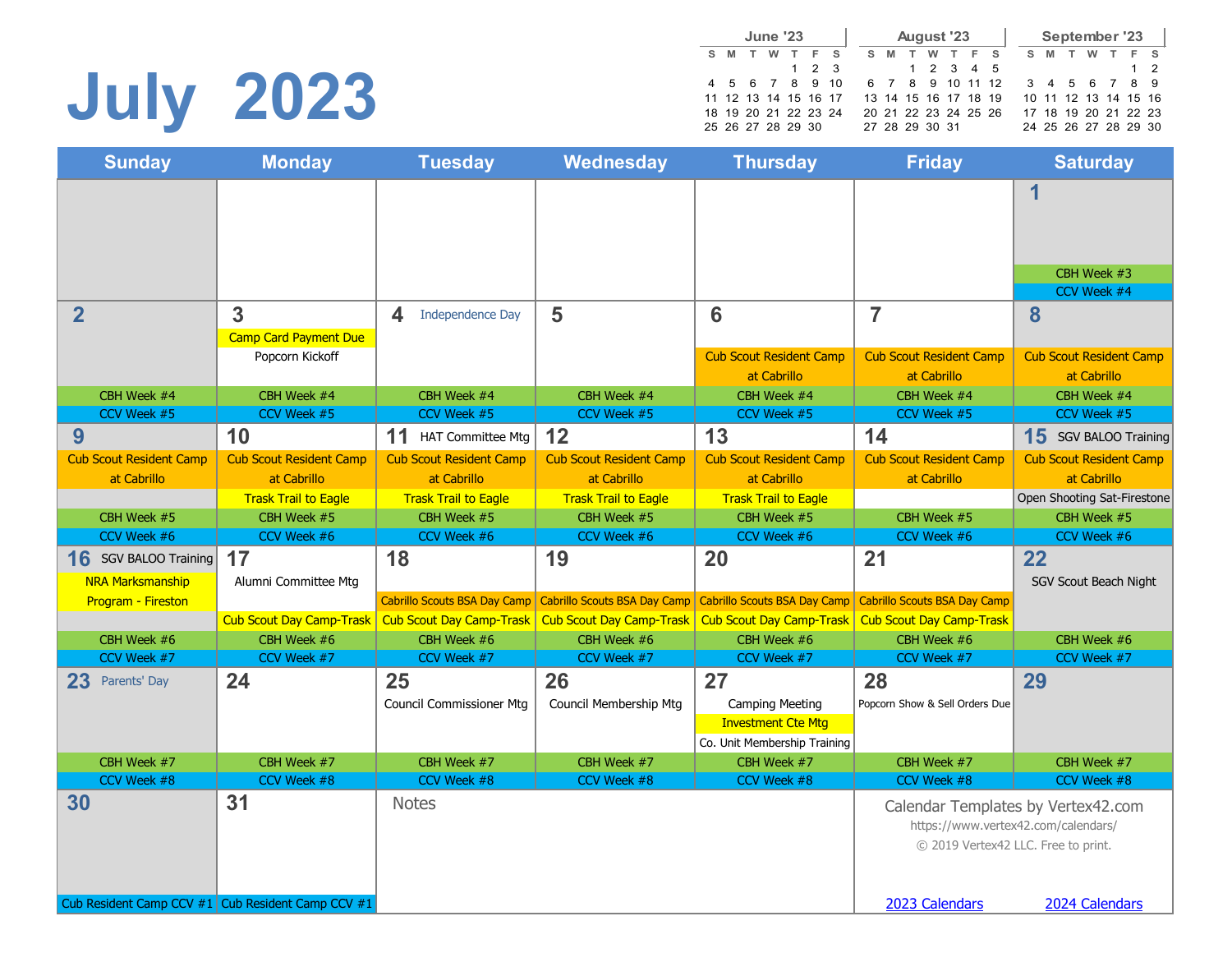# **August 2023**

|    |                      | July '23 |   |     |                                          |  |       |   |   | September '23        |               |                      |          | October '23        |          |       |  |
|----|----------------------|----------|---|-----|------------------------------------------|--|-------|---|---|----------------------|---------------|----------------------|----------|--------------------|----------|-------|--|
| s. | <b>M</b>             | <b>W</b> | T | F S |                                          |  | $S$ M | T | w | F S                  |               | S M                  |          | T                  | <b>W</b> | T F S |  |
|    |                      |          |   |     |                                          |  |       |   |   |                      | $1\quad 2$    |                      |          | 1 2 3 4 5 6 7      |          |       |  |
|    | 2 3 4 5 6 7 8        |          |   |     |                                          |  |       |   |   |                      | 3 4 5 6 7 8 9 |                      |          | 8 9 10 11 12 13 14 |          |       |  |
|    |                      |          |   |     | 9 10 11 12 13 14 15 10 11 12 13 14 15 16 |  |       |   |   |                      |               | 15 16 17 18 19 20 21 |          |                    |          |       |  |
|    | 16 17 18 19 20 21 22 |          |   |     |                                          |  |       |   |   | 17 18 19 20 21 22 23 |               | 22 23 24 25 26 27 28 |          |                    |          |       |  |
|    | 23 24 25 26 27 28 29 |          |   |     |                                          |  |       |   |   | 24 25 26 27 28 29 30 |               |                      | 29 30 31 |                    |          |       |  |
|    | 30 31                |          |   |     |                                          |  |       |   |   |                      |               |                      |          |                    |          |       |  |

| <b>Sunday</b>                   | <b>Monday</b>        | <b>Tuesday</b>                  | <b>Wednesday</b>       | <b>Thursday</b>                                                                                                                                                                                                                                           | <b>Friday</b>                  | <b>Saturday</b>                                                            |
|---------------------------------|----------------------|---------------------------------|------------------------|-----------------------------------------------------------------------------------------------------------------------------------------------------------------------------------------------------------------------------------------------------------|--------------------------------|----------------------------------------------------------------------------|
|                                 |                      | 1<br><b>HAT Committee Mtg</b>   | $\overline{2}$         | 3                                                                                                                                                                                                                                                         | $\overline{\mathbf{4}}$        | 5                                                                          |
|                                 |                      |                                 |                        | Cabrillo Scouts BSA Day Camp   Cabrillo Scouts BSA Day Camp   Cabrillo Scouts BSA Day Camp   Cabrillo Scouts BSA Day Camp<br>Cub Resident Camp CCV #1 Cub Resident Camp CCV #1 Cub Resident Camp CCV #2 Cub Resident Camp CCV #2 Cub Resident Camp CCV #2 |                                |                                                                            |
| 6                               | $\overline{7}$       | 8                               | 9                      | 10                                                                                                                                                                                                                                                        | 11                             | 12                                                                         |
|                                 |                      |                                 |                        | <b>Cub Scout Resident Camp</b>                                                                                                                                                                                                                            | <b>Cub Scout Resident Camp</b> | <b>Cub Scout Resident Camp</b>                                             |
|                                 |                      |                                 |                        | at Cabrillo                                                                                                                                                                                                                                               | at Cabrillo                    | at Cabrillo                                                                |
| Cub Resident Camp CCV #2        |                      |                                 |                        |                                                                                                                                                                                                                                                           |                                |                                                                            |
| 13                              | 14                   | 15                              | 16                     | 17                                                                                                                                                                                                                                                        | 18                             | <b>19</b> Aviation Day                                                     |
| <b>Cub Scout Resident Camp</b>  |                      |                                 | OA Lodge Meeting       |                                                                                                                                                                                                                                                           |                                | Open Shooting Sat-Firestone                                                |
| at Cabrillo<br>NRA Marksmanship |                      |                                 | Popcorn Show & Sell    | Popcorn Show & Sell                                                                                                                                                                                                                                       | Popcorn Show & Sell            | OA Banquet<br><b>SGV IOLS Training</b>                                     |
| Program - Firestone             |                      |                                 | Breakdown              | <b>Distribution</b>                                                                                                                                                                                                                                       | <b>Distribution</b>            |                                                                            |
| 20                              | 21                   | 22                              | 23                     | 24                                                                                                                                                                                                                                                        | 25                             | 26                                                                         |
|                                 | Alumni Committee Mtg | <b>Executive Cte Mtg</b>        | Council Membership Mtg | <b>Camping Meeting</b>                                                                                                                                                                                                                                    |                                | Dodger Egg Drop                                                            |
| SGV IOLS Training               |                      | <b>Council Commissioner Mtg</b> |                        |                                                                                                                                                                                                                                                           |                                | <b>QSP</b>                                                                 |
|                                 |                      |                                 |                        |                                                                                                                                                                                                                                                           |                                |                                                                            |
| 27                              | 28                   | 29                              | 30                     | 31                                                                                                                                                                                                                                                        |                                |                                                                            |
| <b>ECR Pinwood Derby</b>        |                      |                                 |                        |                                                                                                                                                                                                                                                           |                                |                                                                            |
|                                 |                      |                                 |                        |                                                                                                                                                                                                                                                           |                                |                                                                            |
|                                 |                      |                                 |                        |                                                                                                                                                                                                                                                           |                                |                                                                            |
|                                 |                      | <b>Notes</b>                    |                        |                                                                                                                                                                                                                                                           |                                | Calendar Templates by Vertex42.com                                         |
|                                 |                      |                                 |                        |                                                                                                                                                                                                                                                           |                                | https://www.vertex42.com/calendars/<br>© 2019 Vertex42 LLC. Free to print. |
|                                 |                      |                                 |                        |                                                                                                                                                                                                                                                           | 2023 Calendars                 | 2024 Calendars                                                             |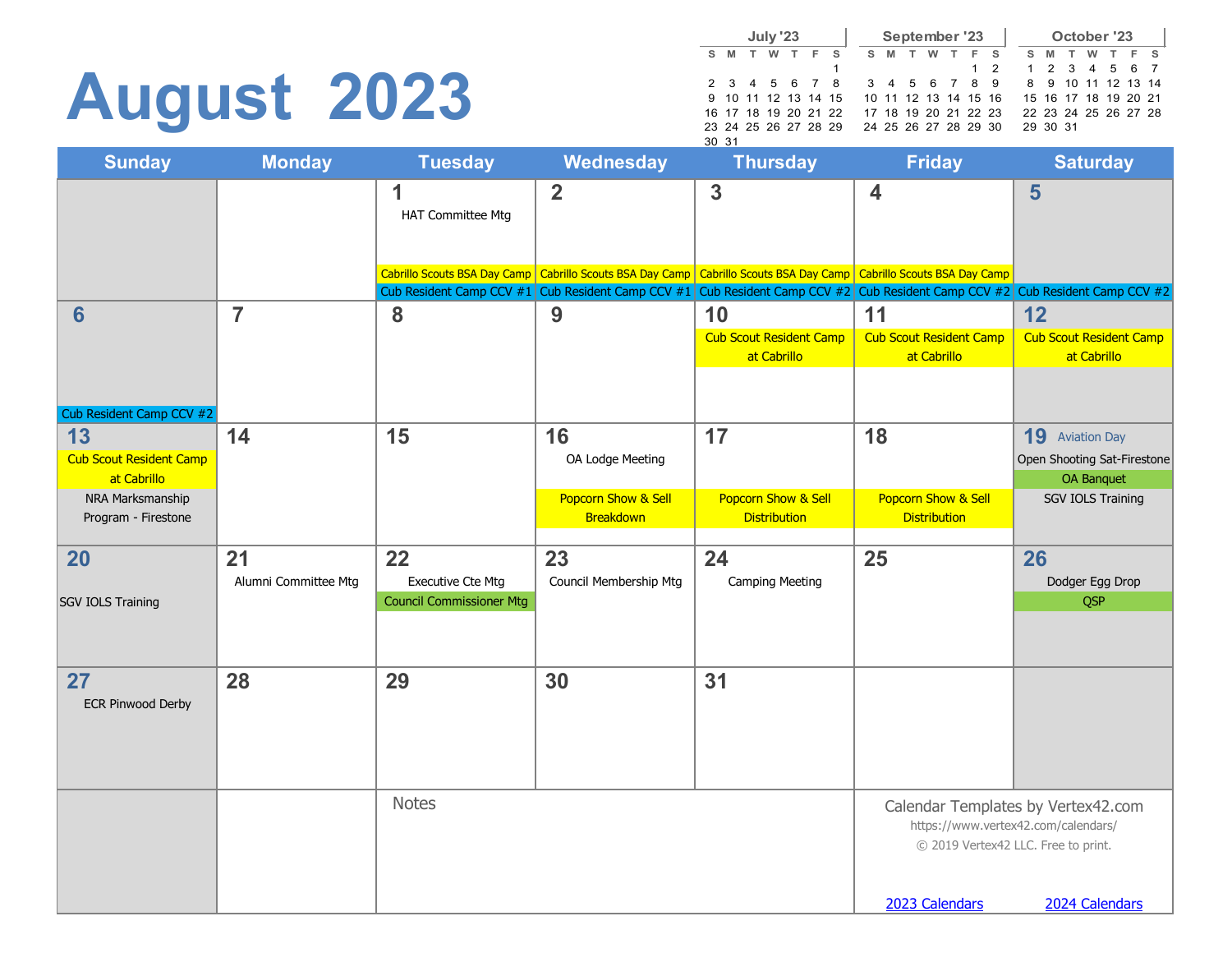### **September 2023**

|    |                      | August '23 |     |  |          | October '23 |                      |  |   |                |   | November '23         |  |
|----|----------------------|------------|-----|--|----------|-------------|----------------------|--|---|----------------|---|----------------------|--|
| s. | M                    | w          | F S |  | S M      |             | W T F S              |  | s | M              | w | T F S                |  |
|    |                      | 1 2 3 4 5  |     |  |          |             | 1 2 3 4 5 6 7        |  |   |                |   | 1 2 3 4              |  |
|    | 6 7 8 9 10 11 12     |            |     |  |          |             | 8 9 10 11 12 13 14   |  |   |                |   | 5 6 7 8 9 10 11      |  |
|    | 13 14 15 16 17 18 19 |            |     |  |          |             | 15 16 17 18 19 20 21 |  |   |                |   | 12 13 14 15 16 17 18 |  |
|    | 20 21 22 23 24 25 26 |            |     |  |          |             | 22 23 24 25 26 27 28 |  |   |                |   | 19 20 21 22 23 24 25 |  |
|    | 27 28 29 30 31       |            |     |  | 29 30 31 |             |                      |  |   | 26 27 28 29 30 |   |                      |  |

| <b>Sunday</b>                     | <b>Monday</b>            | <b>Tuesday</b>                                          | <b>Wednesday</b>       | <b>Thursday</b>        | <b>Friday</b>            | <b>Saturday</b>                       |
|-----------------------------------|--------------------------|---------------------------------------------------------|------------------------|------------------------|--------------------------|---------------------------------------|
|                                   |                          |                                                         |                        |                        | 1                        | $\overline{2}$                        |
|                                   |                          |                                                         |                        |                        | <b>Popcorn Replenish</b> | Trask OA Caravan                      |
|                                   |                          |                                                         |                        |                        | Order #2 Due             |                                       |
|                                   |                          |                                                         |                        |                        |                          |                                       |
| 3                                 | Labor Day<br>4           | 5                                                       | 6                      | $\overline{7}$         | 8                        | 9                                     |
|                                   | Council Office Closed    | <b>HAT Committee Mtg</b>                                |                        |                        |                          | Metro Cheese & Wine Event             |
| Cherry Cove Yacht Club            |                          |                                                         |                        |                        |                          | <b>Cabrillo MB Day</b>                |
| <b>Brunch</b>                     |                          |                                                         |                        |                        |                          | <b>Firestone Cowboy Wknd</b>          |
| 10<br><b>Grandparents Day</b>     | 11<br><b>Patriot Day</b> | 12                                                      | 13                     | 14                     | 15                       | 16 Rosh Hashanah                      |
|                                   |                          |                                                         | Popcorn Breakdown      | Popcorn Distribution   | Popcorn Distribution     | Open Shooting Sat-Firestone           |
| <b>Firestone Cowboy Wknd</b>      |                          |                                                         |                        |                        |                          |                                       |
|                                   |                          |                                                         |                        |                        |                          |                                       |
|                                   |                          |                                                         |                        |                        |                          | <b>Webelos Golden Nugget</b><br>CCV#1 |
| 17<br><b>Constitution Day</b>     | 18                       | 19                                                      | 20                     | 21                     | 22                       | 23<br>Autumnal equinox (GMT)          |
| NRA Marksmanship                  | Alumni Committee Mtg     |                                                         | OA Lodge Mtg           |                        |                          |                                       |
| Program - Firestone               |                          |                                                         |                        |                        | Pacifica Webelos Wood    | Pacifica Webelos Wood                 |
| Webelos Golden Nugget             |                          |                                                         |                        |                        |                          | <b>Webelos Golden Nugget</b>          |
| $CCV$ #1                          |                          |                                                         |                        |                        |                          | $CCV$ #2                              |
| 24                                | 25 Yom Kippur            | 26                                                      | 27                     | 28                     | 29                       | 30                                    |
| Pacifica Webelos Wood             |                          | <b>Board Meeting</b><br><b>Council Commissioner Mtg</b> | Council Membership Mtg | <b>Camping Meeting</b> |                          |                                       |
|                                   |                          |                                                         |                        |                        |                          |                                       |
| Webelos Golden Nugget<br>$CCV$ #2 |                          |                                                         |                        |                        |                          |                                       |
|                                   |                          | <b>Notes</b>                                            |                        |                        |                          | Calendar Templates by Vertex42.com    |
|                                   |                          | Hispanic Heritage Month 9/15-10/15                      |                        |                        |                          | https://www.vertex42.com/calendars/   |
|                                   |                          |                                                         |                        |                        |                          | © 2019 Vertex42 LLC. Free to print.   |
|                                   |                          |                                                         |                        |                        |                          |                                       |
|                                   |                          |                                                         |                        |                        | 2023 Calendars           | 2024 Calendars                        |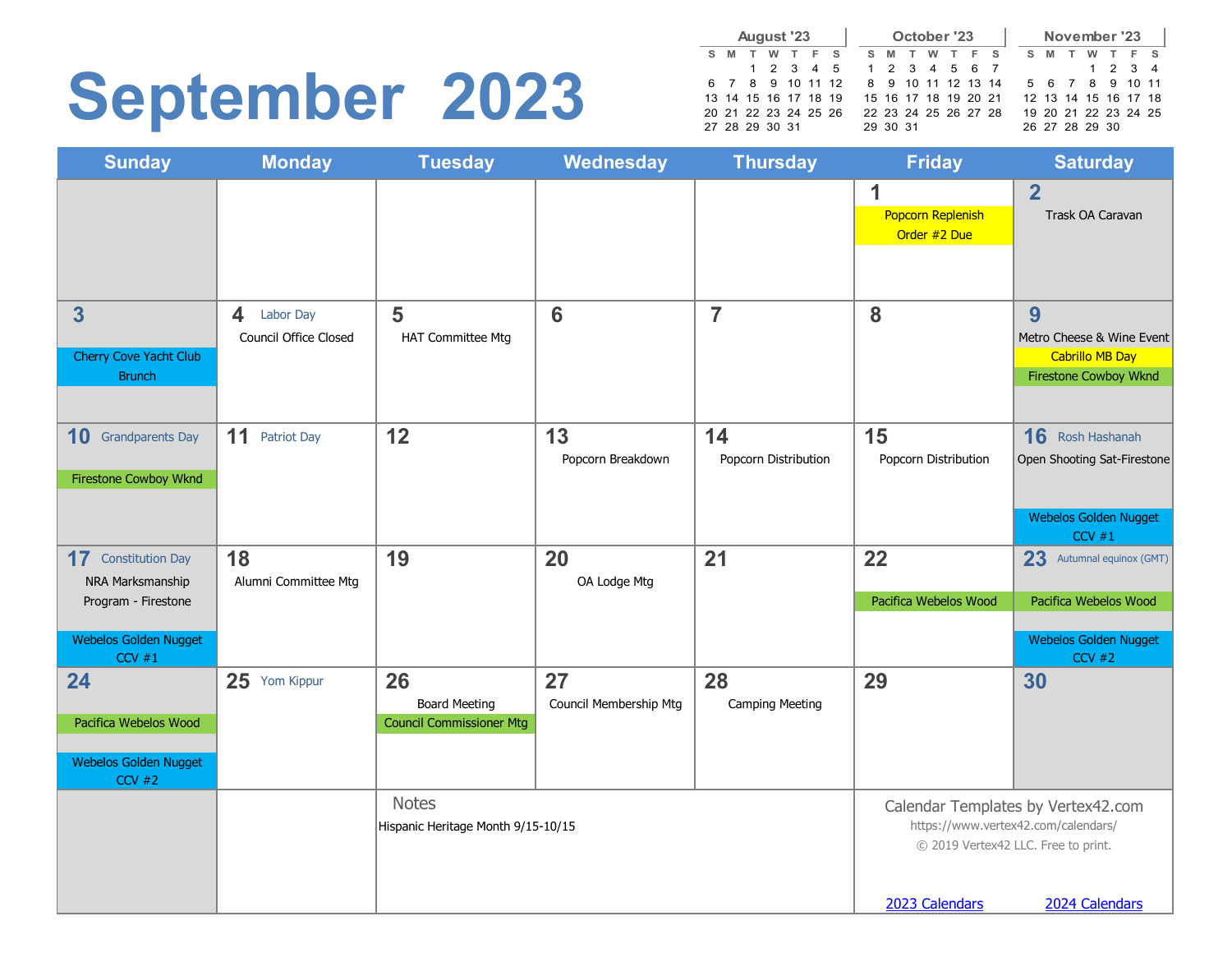### **October 2023**

|   |   |   | September '23        |            |   |   | November '23         |         |  |    |   |   | December '23         |       |
|---|---|---|----------------------|------------|---|---|----------------------|---------|--|----|---|---|----------------------|-------|
| s | M | w |                      |            | s | M | w                    | - F     |  | s. | M | w |                      | $F$ S |
|   |   |   |                      | $1\quad 2$ |   |   |                      | 1 2 3 4 |  |    |   |   |                      | 1 2   |
|   |   |   | 3 4 5 6 7 8 9        |            |   |   | 5 6 7 8 9 10 11      |         |  |    |   |   | 3 4 5 6 7 8 9        |       |
|   |   |   | 10 11 12 13 14 15 16 |            |   |   | 12 13 14 15 16 17 18 |         |  |    |   |   | 10 11 12 13 14 15 16 |       |
|   |   |   | 17 18 19 20 21 22 23 |            |   |   | 19 20 21 22 23 24 25 |         |  |    |   |   | 17 18 19 20 21 22 23 |       |
|   |   |   | 24 25 26 27 28 29 30 |            |   |   | 26 27 28 29 30       |         |  |    |   |   | 24 25 26 27 28 29 30 |       |
|   |   |   |                      |            |   |   |                      |         |  | 31 |   |   |                      |       |

| <b>Sunday</b>               | <b>Monday</b>            | <b>Tuesday</b>                                                  | Wednesday               | <b>Thursday</b>               | <b>Friday</b>                           | <b>Saturday</b>                                                                            |
|-----------------------------|--------------------------|-----------------------------------------------------------------|-------------------------|-------------------------------|-----------------------------------------|--------------------------------------------------------------------------------------------|
| $\mathbf 1$                 | $\overline{2}$           | $\mathbf{3}$                                                    | $\overline{\mathbf{4}}$ | 5<br><b>SGV DCA</b>           | $6\phantom{1}6$<br>Popcorn Order #3 Due | $\overline{7}$<br><b>ECR Scout Expo</b><br>Exploring Battle of the Badges                  |
| 8                           | 9<br><b>Columbus Day</b> | 10                                                              | 11                      | 12                            | 13                                      | 14<br>Harvest Festival Wknd-Trask Harvest Festival Wknd-Trask                              |
|                             |                          |                                                                 |                         |                               | <b>Boo Fest</b>                         | Trask Dynamic Skills MB Day<br>New Member Adventure<br>Day- Pocket Park<br><b>Boo Fest</b> |
| 15                          | 16 Boss's Day            | 17                                                              | 18                      | 19                            | 20                                      | 21 Sweetest Day                                                                            |
| Harvest Festival Wknd-Trask | Alumni Committee Mtg     |                                                                 | OA Lodge Meeting        | Popcorn Distribution          | Popcorn Distribution                    | Cabrillo MB Day                                                                            |
| <b>Boo Fest</b>             |                          |                                                                 |                         | <b>ECR Special Event</b>      | Pio Pico Fall Camporee                  | Pio Pico Fall Camporee                                                                     |
|                             |                          |                                                                 |                         | Camping Committee             | Metro Fall Camporee                     | Metro Fall Camporee                                                                        |
| 22                          | 23                       | 24 United Nations Day                                           | 25                      | 26                            | 27                                      | 28                                                                                         |
|                             | Popcorn Take Orders Due  | <b>Executive Cte Meeting</b><br><b>Council Commissioner Mtg</b> | Council Membership Mtg  | <b>Investment Cte Meeting</b> |                                         |                                                                                            |
|                             |                          |                                                                 |                         |                               | <b>Boo Fest</b>                         | <b>Boo Fest</b>                                                                            |
| 29<br><b>Boo Fest</b>       | 30                       | 31 Halloween                                                    |                         |                               |                                         |                                                                                            |
|                             |                          | <b>Notes</b>                                                    |                         |                               |                                         | Calendar Templates by Vertex42.com                                                         |
|                             |                          |                                                                 |                         |                               |                                         | https://www.vertex42.com/calendars/<br>© 2019 Vertex42 LLC. Free to print.                 |
|                             |                          |                                                                 |                         |                               | 2023 Calendars                          | 2024 Calendars                                                                             |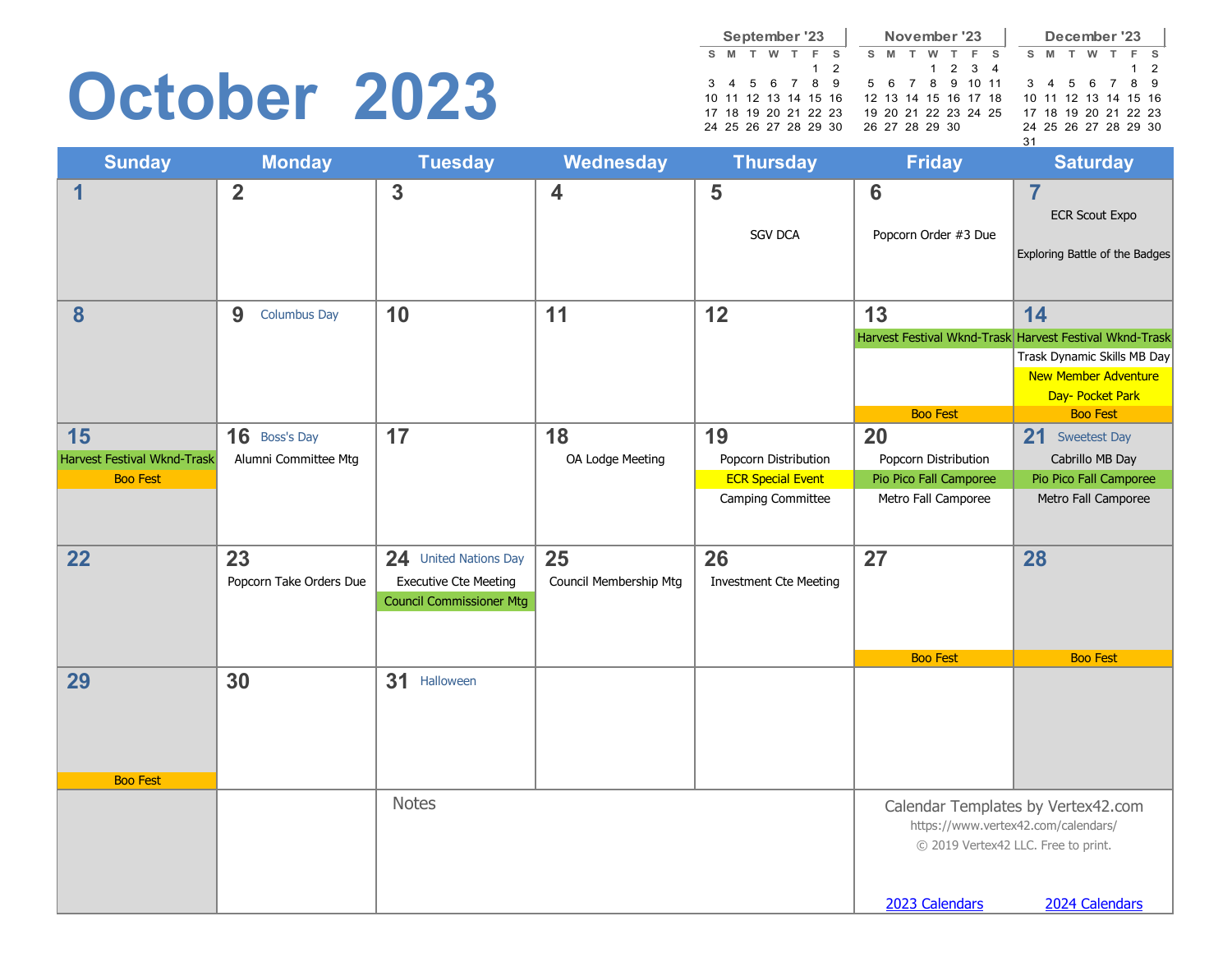#### **November 2023**

|              |          | October '23          |          |       |  |    |   | December '23         |   |  |     |    |             |     | January '24 |                      |  |
|--------------|----------|----------------------|----------|-------|--|----|---|----------------------|---|--|-----|----|-------------|-----|-------------|----------------------|--|
| $\mathbf{s}$ |          | M T                  | <b>W</b> | T F S |  | S. | M | T                    | w |  | F S | S. | M           | . т | w           | F S                  |  |
|              |          | 1 2 3 4 5 6 7        |          |       |  |    |   |                      |   |  | 1 2 |    |             |     |             | 1 2 3 4 5 6          |  |
|              |          | 8 9 10 11 12 13 14   |          |       |  |    |   | 3 4 5 6 7 8 9        |   |  |     |    |             |     |             | 7 8 9 10 11 12 13    |  |
|              |          | 15 16 17 18 19 20 21 |          |       |  |    |   | 10 11 12 13 14 15 16 |   |  |     |    |             |     |             | 14 15 16 17 18 19 20 |  |
|              |          | 22 23 24 25 26 27 28 |          |       |  |    |   | 17 18 19 20 21 22 23 |   |  |     |    |             |     |             | 21 22 23 24 25 26 27 |  |
|              | 29 30 31 |                      |          |       |  |    |   | 24 25 26 27 28 29 30 |   |  |     |    | 28 29 30 31 |     |             |                      |  |
|              |          |                      |          |       |  | 31 |   |                      |   |  |     |    |             |     |             |                      |  |

| <b>Sunday</b>                           | <b>Monday</b>                                                | <b>Tuesday</b>                                                              | Wednesday                    | <b>Thursday</b>                                   | <b>Friday</b>                                                                                                                                        | <b>Saturday</b>                                                                        |  |  |  |  |
|-----------------------------------------|--------------------------------------------------------------|-----------------------------------------------------------------------------|------------------------------|---------------------------------------------------|------------------------------------------------------------------------------------------------------------------------------------------------------|----------------------------------------------------------------------------------------|--|--|--|--|
|                                         |                                                              |                                                                             | 1                            | $\overline{2}$                                    | $\mathbf{3}$                                                                                                                                         | $\overline{\mathbf{4}}$<br>Trask Lion & Tiger Safari<br><b>QSP</b><br>SGV 20 Mile Hike |  |  |  |  |
| 5<br><b>Daylight Saving</b>             | $6\phantom{1}$                                               | $\overline{7}$<br><b>HAT Committee Mtg</b>                                  | 8<br>Popcorn Breakdown       | 9<br>Popcorn Distribution                         | 10<br>Popcorn Distribution                                                                                                                           | 11<br><b>Veterans Day</b>                                                              |  |  |  |  |
| 12                                      | 13<br>Council Office Closed in<br>Observance of Veterans Day | 14                                                                          | 15<br>OA Lodge Meeting       | 16<br>Camping Committee<br>Pio Pico Special Event | 17                                                                                                                                                   | 18<br>Law MB Day<br>Open Shooting Sat-Firestone                                        |  |  |  |  |
| 19                                      | 20                                                           | 21                                                                          | 22                           | 23 Thanksgiving                                   | <b>Pumpkin Smash</b><br>24                                                                                                                           | <b>Pumpkin Smash</b><br>25                                                             |  |  |  |  |
| NRA Marksmanship<br>Program - Firestone | Alumni Committee Mtg                                         |                                                                             |                              |                                                   |                                                                                                                                                      |                                                                                        |  |  |  |  |
|                                         | <b>Council Office Closed</b>                                 | <b>Council Office Closed</b>                                                | <b>Council Office Closed</b> | <b>Council Office Closed</b>                      | <b>Council Office Closed</b>                                                                                                                         |                                                                                        |  |  |  |  |
| <b>Pumpkin Smash</b>                    |                                                              |                                                                             |                              |                                                   |                                                                                                                                                      |                                                                                        |  |  |  |  |
| 26                                      | 27                                                           | 28<br><b>Board Meeting</b><br><b>Commissioner Meeting</b><br>Giving Tuesday | 29<br>Membership Meeting     | 30<br><b>Camping Meeting</b>                      |                                                                                                                                                      |                                                                                        |  |  |  |  |
|                                         |                                                              | <b>Notes</b>                                                                |                              |                                                   | Calendar Templates by Vertex42.com<br>https://www.vertex42.com/calendars/<br>© 2019 Vertex42 LLC. Free to print.<br>2023 Calendars<br>2024 Calendars |                                                                                        |  |  |  |  |